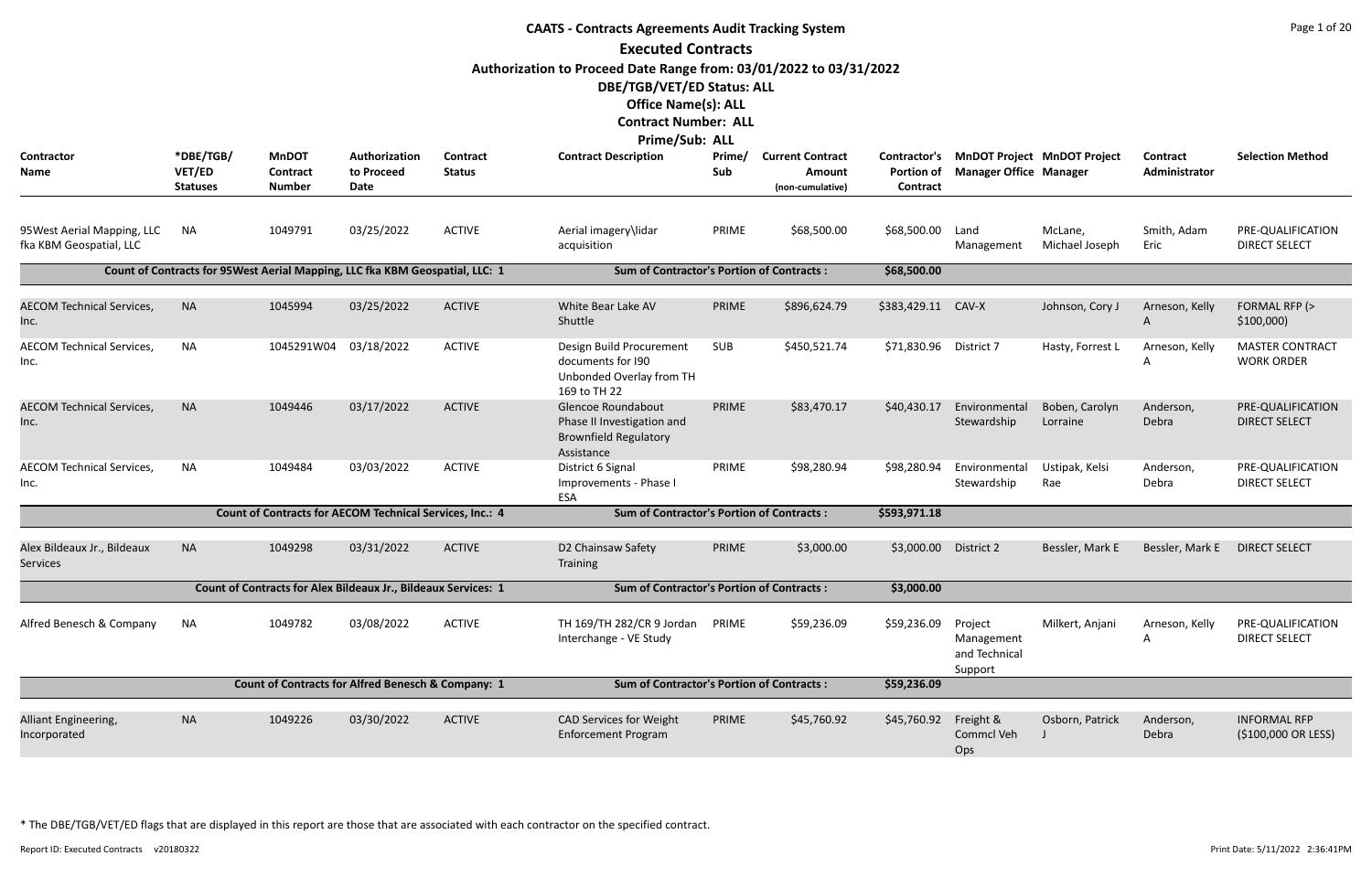# **CAATS - Contracts Agreements Audit Tracking System Executed Contracts Authorization to Proceed Date Range from: 03/01/2022 to 03/31/2022 DBE/TGB/VET/ED Status: ALL Office Name(s): ALL**

# **Contract Number: ALL**

| Prime/Sub: ALL |  |  |
|----------------|--|--|
|----------------|--|--|

| Contractor<br><b>Name</b>               | *DBE/TGB/<br><b>VET/ED</b><br><b>Statuses</b>               | <b>MnDOT</b><br>Contract<br><b>Number</b>                          | Authorization<br>to Proceed<br>Date | <b>Contract</b><br><b>Status</b> | <b>Contract Description</b>                                                                                                | Prime/<br>Sub | <b>Current Contract</b><br><b>Amount</b><br>(non-cumulative) | Contractor's<br>Portion of<br>Contract | <b>MnDOT Project MnDOT Project</b><br><b>Manager Office Manager</b> |                              | <b>Contract</b><br>Administrator | <b>Selection Method</b>                     |
|-----------------------------------------|-------------------------------------------------------------|--------------------------------------------------------------------|-------------------------------------|----------------------------------|----------------------------------------------------------------------------------------------------------------------------|---------------|--------------------------------------------------------------|----------------------------------------|---------------------------------------------------------------------|------------------------------|----------------------------------|---------------------------------------------|
| Alliant Engineering,<br>Incorporated    | <b>NA</b>                                                   | 1048452                                                            | 03/25/2022                          | <b>ACTIVE</b>                    | Preliminary and Final<br>Design for Intersection<br>Safety Improvements at<br>US14 & CSAH9 in Olmsted<br>County, Minnesota | PRIME         | \$355,693.99                                                 | \$355,693.99                           | District 6                                                          | Austin, Thomas<br>W          | Sayeweh,<br>Prentiss             | PRE-QUALIFICATION<br>ANNOUNCEMENT           |
| Alliant Engineering,<br>Incorporated    | <b>NA</b>                                                   | 1035061W06                                                         | 03/18/2022                          | <b>ACTIVE</b>                    | Preliminary and Detail<br>Design for Reconstruction<br>of TH 218 in Blooming<br>Prairie                                    | <b>SUB</b>    | \$975,804.62                                                 | \$143,825.98                           | District 6                                                          | Trogstad-Isaacs<br>on, Mark  | Arneson, Kelly<br>A              | <b>MASTER CONTRACT</b><br><b>WORK ORDER</b> |
| Alliant Engineering,<br>Incorporated    | <b>NA</b>                                                   | 1049577                                                            | 03/16/2022                          | <b>ACTIVE</b>                    | Design plan set and design<br>support for construction<br>project                                                          | PRIME         | \$68,396.56                                                  | \$68,396.56                            | District 7                                                          | Ollrich,<br>Nicklaus A       | Museus, Susan                    | PRE-QUALIFICATION<br><b>DIRECT SELECT</b>   |
| Alliant Engineering,<br>Incorporated    | <b>NA</b>                                                   | 1046603                                                            | 03/11/2022                          | <b>ACTIVE</b>                    | <b>Robert Street</b><br><b>Reconstruction Project</b>                                                                      | <b>SUB</b>    | \$2,323,115.01                                               | \$471,880.65                           | <b>Metro District</b>                                               | Adamson,<br>Carolyn D        | Kamprath,<br>Augustine           | <b>JOINT POWER</b>                          |
|                                         |                                                             | <b>Count of Contracts for Alliant Engineering, Incorporated: 5</b> |                                     |                                  | <b>Sum of Contractor's Portion of Contracts:</b>                                                                           |               |                                                              | \$1,085,558.10                         |                                                                     |                              |                                  |                                             |
| American Engineering Testing NA<br>Inc. |                                                             | 1049637                                                            | 03/23/2022                          | <b>ACTIVE</b>                    | <b>Asbestos and Regulated</b><br><b>Materials Assessment for</b><br>10 Bridges                                             | PRIME         | \$52,810.01                                                  | \$52,810.01                            | Environmental<br>Stewardship                                        | Allen-Murley,<br>Summer Sara | Anderson,<br>Debra               | PRE-QUALIFICATION<br><b>DIRECT SELECT</b>   |
| American Engineering Testing NA<br>Inc. |                                                             | 1049638                                                            | 03/17/2022                          | <b>ACTIVE</b>                    | Asbestos and Regulated<br><b>Materials Assessment for 2</b><br>Bridges 6817 & 9417                                         | PRIME         | \$10,435.30                                                  | \$10,435.30                            | Environmental<br>Stewardship                                        | Allen-Murley,<br>Summer Sara | Anderson,<br>Debra               | PRE-QUALIFICATION<br><b>DIRECT SELECT</b>   |
| American Engineering Testing NA<br>Inc. |                                                             | 1046603                                                            | 03/11/2022                          | <b>ACTIVE</b>                    | <b>Robert Street</b><br><b>Reconstruction Project</b>                                                                      | SUB           | \$2,323,115.01                                               | \$20,527.00                            | <b>Metro District</b>                                               | Adamson,<br>Carolyn D        | Kamprath,<br>Augustine           | <b>JOINT POWER</b>                          |
| American Engineering Testing NA<br>Inc. |                                                             | 1034126W03                                                         | 03/08/2022                          | <b>ACTIVE</b>                    | <b>Materials Testing and</b><br>Construction Inspection<br>Services for 2 Projects in<br>District 6                        | <b>SUB</b>    | \$490,061.81                                                 | \$195,144.50                           | District 6                                                          | Wellner, Adam<br>John        | Arneson, Kelly<br>A              | <b>MASTER CONTRACT</b><br><b>WORK ORDER</b> |
| American Engineering Testing NA<br>Inc. |                                                             | 1049628                                                            | 03/08/2022                          | <b>ACTIVE</b>                    | Twin Ports Interchange/<br><b>Construction Foundations</b><br><b>Borings</b>                                               | PRIME         | \$99,990.00                                                  | \$99,990.00                            | Materials &<br>Road Research                                        | Lamb, Richard<br>Allen       | Oswald, Steven<br>Carl           | PRE-QUALIFICATION<br><b>DIRECT SELECT</b>   |
|                                         |                                                             | <b>Count of Contracts for American Engineering Testing Inc.: 5</b> |                                     |                                  | <b>Sum of Contractor's Portion of Contracts:</b>                                                                           |               |                                                              | \$378,906.81                           |                                                                     |                              |                                  |                                             |
| <b>American Environmental LLC</b>       | <b>NA</b>                                                   | 1049787                                                            | 03/25/2022                          | <b>ACTIVE</b>                    | TH62 East Crosstown Video<br>Project                                                                                       | PRIME         | \$99,975.00                                                  |                                        | \$93,682.00 Metro District                                          | Daleiden, Lee<br>N           | Thurner,<br>Jodeen P             | PRE-QUALIFICATION<br><b>DIRECT SELECT</b>   |
|                                         | <b>Count of Contracts for American Environmental LLC: 1</b> |                                                                    |                                     |                                  | <b>Sum of Contractor's Portion of Contracts:</b>                                                                           |               |                                                              | \$93,682.00                            |                                                                     |                              |                                  |                                             |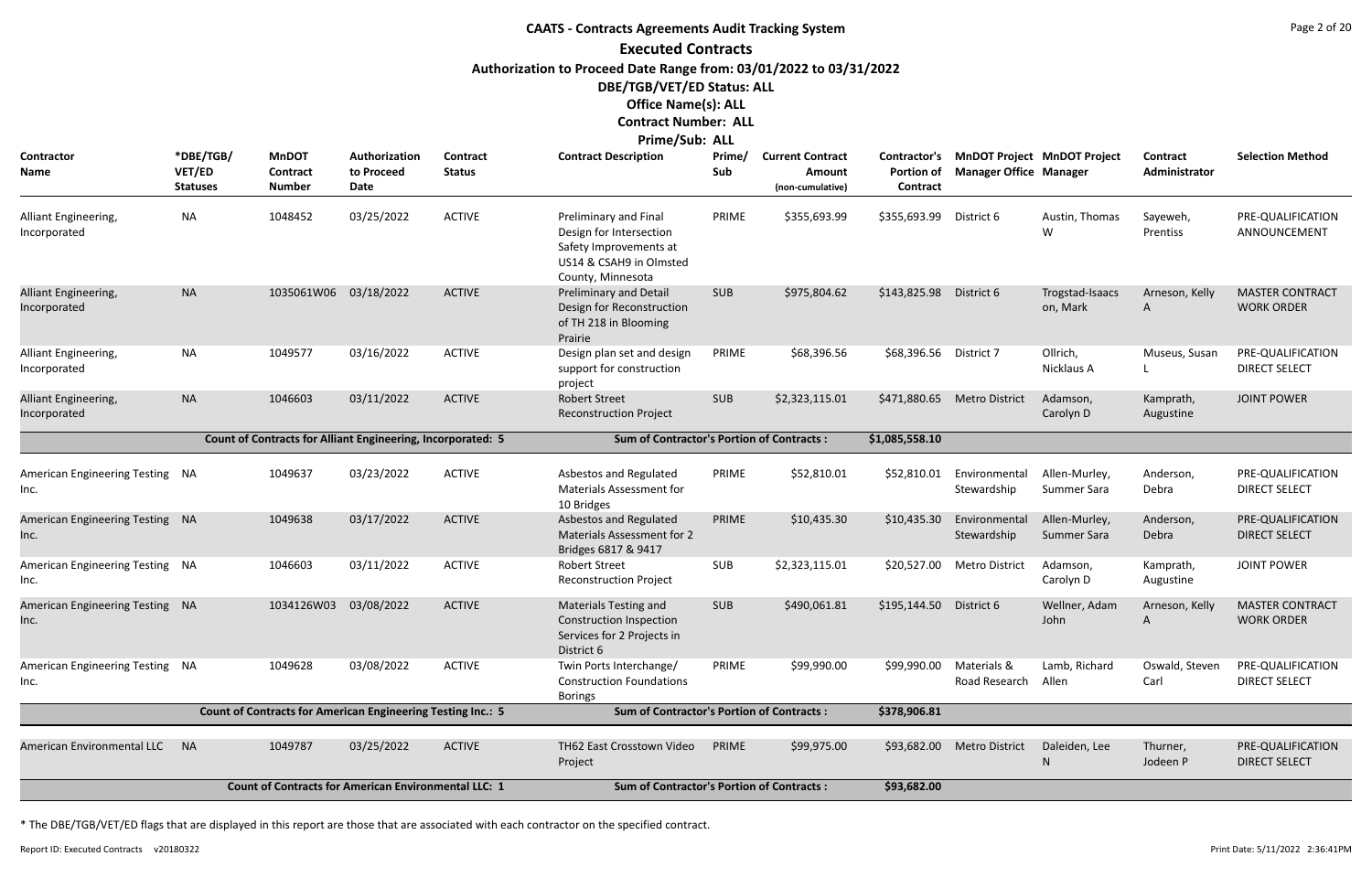|                                                                                          | <b>CAATS - Contracts Agreements Audit Tracking System</b> |                                                  |                                                                  |                           |                                                                                              |                                                  |                                                       |                                                      |                               |                                    |                           |                                           |  |
|------------------------------------------------------------------------------------------|-----------------------------------------------------------|--------------------------------------------------|------------------------------------------------------------------|---------------------------|----------------------------------------------------------------------------------------------|--------------------------------------------------|-------------------------------------------------------|------------------------------------------------------|-------------------------------|------------------------------------|---------------------------|-------------------------------------------|--|
|                                                                                          |                                                           |                                                  |                                                                  |                           | <b>Executed Contracts</b>                                                                    |                                                  |                                                       |                                                      |                               |                                    |                           |                                           |  |
|                                                                                          |                                                           |                                                  |                                                                  |                           | Authorization to Proceed Date Range from: 03/01/2022 to 03/31/2022                           |                                                  |                                                       |                                                      |                               |                                    |                           |                                           |  |
|                                                                                          |                                                           |                                                  |                                                                  |                           | DBE/TGB/VET/ED Status: ALL                                                                   |                                                  |                                                       |                                                      |                               |                                    |                           |                                           |  |
|                                                                                          |                                                           |                                                  |                                                                  |                           | <b>Office Name(s): ALL</b>                                                                   |                                                  |                                                       |                                                      |                               |                                    |                           |                                           |  |
|                                                                                          |                                                           |                                                  |                                                                  |                           | <b>Contract Number: ALL</b>                                                                  |                                                  |                                                       |                                                      |                               |                                    |                           |                                           |  |
|                                                                                          |                                                           |                                                  |                                                                  |                           | Prime/Sub: ALL                                                                               |                                                  |                                                       |                                                      |                               |                                    |                           |                                           |  |
| Contractor<br>Name                                                                       | *DBE/TGB/<br>VET/ED<br><b>Statuses</b>                    | <b>MnDOT</b><br><b>Contract</b><br><b>Number</b> | Authorization<br>to Proceed<br>Date                              | Contract<br><b>Status</b> | <b>Contract Description</b>                                                                  | Prime/<br>Sub                                    | <b>Current Contract</b><br>Amount<br>(non-cumulative) | <b>Contractor's</b><br><b>Portion of</b><br>Contract | <b>Manager Office Manager</b> | <b>MnDOT Project MnDOT Project</b> | Contract<br>Administrator | <b>Selection Method</b>                   |  |
| Anderson Engineering of<br>Minnesota, LLC                                                | <b>VET</b>                                                | 1047022                                          | 03/18/2022                                                       | <b>ACTIVE</b>             | Detail Design for State<br>Project (SP) 4204-40<br>(includes 2022 IJAA grant<br>application) | <b>SUB</b>                                       | \$1,393,538.91                                        | \$18,303.82                                          | District 8                    | Vlaminck,<br>Jesse L               | Weller, Derek<br>Randall  | FORMAL RFP (><br>\$100,000                |  |
|                                                                                          |                                                           |                                                  | Count of Contracts for Anderson Engineering of Minnesota, LLC: 1 |                           | <b>Sum of Contractor's Portion of Contracts:</b>                                             |                                                  |                                                       | \$18,303.82                                          |                               |                                    |                           |                                           |  |
| Autism Society of Minnesota<br>(AUSM)                                                    | <b>NA</b>                                                 | 1049768                                          | 03/01/2022                                                       | <b>ACTIVE</b>             | Spectrum Virtual Lunch<br>and Learn Disability Visible                                       | PRIME                                            | \$150.00                                              | \$150.00                                             | Equity &<br>Diversity         | Kundan, Gina<br>Lynn Kaur          | Peszynski,<br>Nicole      | <b>ANNUAL PLAN</b><br><b>CONTRACT</b>     |  |
|                                                                                          |                                                           |                                                  |                                                                  |                           | vs. Non-Visible                                                                              |                                                  |                                                       | \$150.00                                             |                               |                                    |                           |                                           |  |
|                                                                                          |                                                           |                                                  | Count of Contracts for Autism Society of Minnesota (AUSM): 1     |                           |                                                                                              | <b>Sum of Contractor's Portion of Contracts:</b> |                                                       |                                                      |                               |                                    |                           |                                           |  |
| Axim Geospatial, LLC fka<br><b>Continental Mapping</b>                                   | <b>NA</b>                                                 | 1049805                                          | 03/23/2022                                                       | <b>ACTIVE</b>             | Aerial imagery/lidar<br>acquisition                                                          | PRIME                                            | \$88,500.00                                           | \$88,500.00                                          | Land<br>Management            | McLane,<br>Michael Joseph          | Smith, Adam<br>Eric       | PRE-QUALIFICATION<br><b>DIRECT SELECT</b> |  |
| Count of Contracts for Axim Geospatial, LLC fka Continental Mapping Consultants, Inc.: 1 |                                                           |                                                  |                                                                  |                           | <b>Sum of Contractor's Portion of Contracts:</b>                                             |                                                  |                                                       | \$88,500.00                                          |                               |                                    |                           |                                           |  |
| Ayres Associates, Inc.                                                                   | <b>NA</b>                                                 | 1049785                                          | 03/23/2022                                                       | <b>ACTIVE</b>             | Aerial imagery\lidar<br>acquisition                                                          | PRIME                                            | \$89,000.00                                           | \$89,000.00                                          | Land<br>Management            | McLane,<br>Michael Joseph          | Smith, Adam<br>Eric       | PRE-QUALIFICATION<br><b>DIRECT SELECT</b> |  |
|                                                                                          |                                                           |                                                  | <b>Count of Contracts for Ayres Associates, Inc.: 1</b>          |                           | <b>Sum of Contractor's Portion of Contracts:</b>                                             |                                                  |                                                       | \$89,000.00                                          |                               |                                    |                           |                                           |  |
| Barr Engineering Co.                                                                     | <b>NA</b>                                                 | 1049698                                          | 03/23/2022                                                       | <b>ACTIVE</b>             | I-90 Austin Bridges Phase I<br>ESA                                                           | PRIME                                            | \$31,185.47                                           | \$31,185.47                                          | Environmental<br>Stewardship  | Ustipak, Kelsi<br>Rae              | Anderson,<br>Debra        | PRE-QUALIFICATION<br><b>DIRECT SELECT</b> |  |
| Barr Engineering Co.                                                                     | <b>NA</b>                                                 | 1049714                                          | 03/11/2022                                                       | <b>ACTIVE</b>             | Regulatory Assistance - Big<br>Fork                                                          | PRIME                                            | \$34,600.45                                           | \$34,600.45                                          | Environmental<br>Stewardship  | Boben, Carolyn<br>Lorraine         | Anderson,<br>Debra        | PRE-QUALIFICATION<br><b>DIRECT SELECT</b> |  |
|                                                                                          |                                                           |                                                  | <b>Count of Contracts for Barr Engineering Co.: 2</b>            |                           | <b>Sum of Contractor's Portion of Contracts:</b>                                             |                                                  |                                                       | \$65,785.92                                          |                               |                                    |                           |                                           |  |
| Beacon Hill Staffing Group,<br><b>LLC</b>                                                | <b>NA</b>                                                 | 1049223                                          | 03/23/2022                                                       | <b>ACTIVE</b>             | Legal Review for 2022<br>Discovery                                                           | PRIME                                            | \$99,978.00                                           |                                                      | \$99,978.00 Chief Counsel     | Bell, Eric Scott<br>Dundek         | Friberg,<br>Michael       | PRE-QUALIFICATION<br><b>DIRECT SELECT</b> |  |
|                                                                                          |                                                           |                                                  | Count of Contracts for Beacon Hill Staffing Group, LLC: 1        |                           | <b>Sum of Contractor's Portion of Contracts:</b>                                             |                                                  |                                                       | \$99,978.00                                          |                               |                                    |                           |                                           |  |
| <b>Bloom Companies, LLC</b>                                                              | <b>DBE</b>                                                | 1049639                                          | 03/10/2022                                                       | <b>ACTIVE</b>             | SB Opportunity Program<br>ADA Designs FY22-FY23<br>DS 1                                      | PRIME                                            | \$99,917.42                                           | \$94,265.18                                          | <b>Metro District</b>         | Olson, Tracy<br>Marilyn            | Thurner,<br>Jodeen P      | PRE-QUALIFICATION<br><b>DIRECT SELECT</b> |  |
|                                                                                          |                                                           |                                                  | <b>Count of Contracts for Bloom Companies, LLC: 1</b>            |                           | <b>Sum of Contractor's Portion of Contracts:</b>                                             |                                                  |                                                       | \$94,265.18                                          |                               |                                    |                           |                                           |  |
|                                                                                          |                                                           |                                                  |                                                                  |                           |                                                                                              |                                                  |                                                       |                                                      |                               |                                    |                           |                                           |  |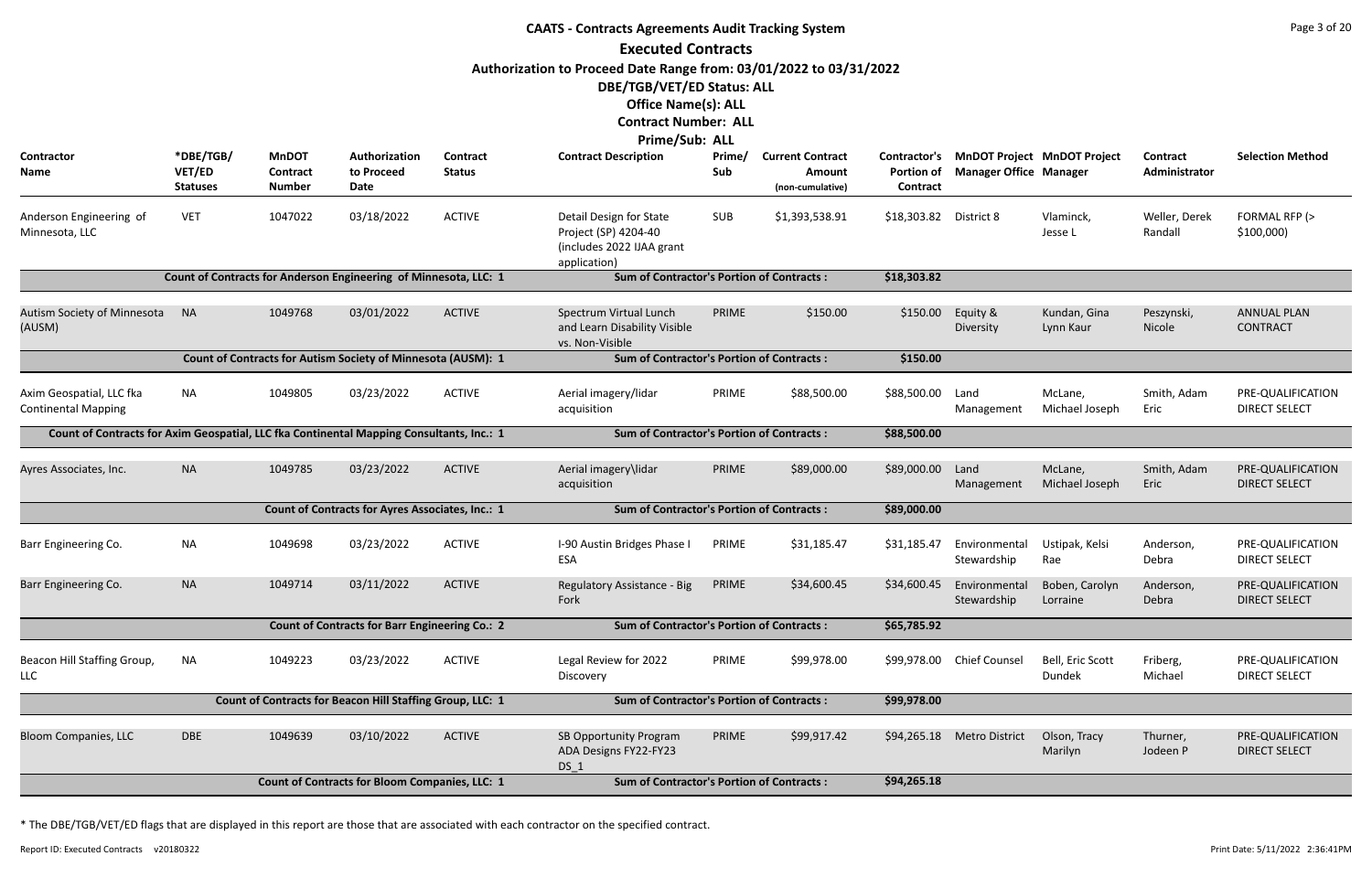# **CAATS - Contracts Agreements Audit Tracking System Executed Contracts Authorization to Proceed Date Range from: 03/01/2022 to 03/31/2022 DBE/TGB/VET/ED Status: ALL Office Name(s): ALL**

#### **Contract Number: ALL Prime/Sub: ALL**

|                                                           |                                               |                                                             |                                                 |                           | <b>FIBUC/JUD. ALL</b>                                                                                      |               |                                                       |                                                      |                                         |                                    |                           |                                             |
|-----------------------------------------------------------|-----------------------------------------------|-------------------------------------------------------------|-------------------------------------------------|---------------------------|------------------------------------------------------------------------------------------------------------|---------------|-------------------------------------------------------|------------------------------------------------------|-----------------------------------------|------------------------------------|---------------------------|---------------------------------------------|
| Contractor<br><b>Name</b>                                 | *DBE/TGB/<br><b>VET/ED</b><br><b>Statuses</b> | <b>MnDOT</b><br><b>Contract</b><br><b>Number</b>            | Authorization<br>to Proceed<br>Date             | Contract<br><b>Status</b> | <b>Contract Description</b>                                                                                | Prime/<br>Sub | <b>Current Contract</b><br>Amount<br>(non-cumulative) | <b>Contractor's</b><br><b>Portion of</b><br>Contract | <b>Manager Office Manager</b>           | <b>MnDOT Project MnDOT Project</b> | Contract<br>Administrator | <b>Selection Method</b>                     |
| Bolton & Menk, Inc.                                       | <b>NA</b>                                     | 1034125W04                                                  | 03/18/2022                                      | <b>ACTIVE</b>             | Project Management,<br>Construction Oversight,<br>Inspection and Testing.                                  | PRIME         | \$999,218.96                                          | \$999,218.96                                         | District 7                              | Hasty, Forrest L                   | Arneson, Kelly<br>A       | <b>MASTER CONTRACT</b><br><b>WORK ORDER</b> |
| Bolton & Menk, Inc.                                       | <b>NA</b>                                     | 1034126W03                                                  | 03/08/2022                                      | <b>ACTIVE</b>             | <b>Materials Testing and</b><br><b>Construction Inspection</b><br>Services for 2 Projects in<br>District 6 | <b>SUB</b>    | \$490,061.81                                          | \$173,472.52                                         | District 6                              | Wellner, Adam<br>John              | Arneson, Kelly<br>A       | <b>MASTER CONTRACT</b><br><b>WORK ORDER</b> |
|                                                           |                                               |                                                             | Count of Contracts for Bolton & Menk, Inc.: 2   |                           | <b>Sum of Contractor's Portion of Contracts:</b>                                                           |               |                                                       | \$1,172,691.48                                       |                                         |                                    |                           |                                             |
| <b>Braun Intertec Corporation</b>                         | <b>NA</b>                                     | 1049215                                                     | 03/31/2022                                      | <b>ACTIVE</b>             | <b>Construction Monitoring</b><br>Oversight - Hwy 13 Freight<br>Improvements - Savage                      | PRIME         | \$453,136.10                                          | \$399,115.10                                         | Environmental<br>Stewardship            | Berger, John T                     | Anderson,<br>Debra        | PRE-QUALIFICATION<br>ANNOUNCEMENT           |
| <b>Braun Intertec Corporation</b>                         | <b>NA</b>                                     | 1049701                                                     | 03/23/2022                                      | <b>ACTIVE</b>             | Asbestos and Regulated<br><b>Waste Construction</b><br>Monitoring Oversight                                | PRIME         | \$48,345.00                                           | \$48,345.00                                          | Environmental<br>Stewardship            | Swanson,<br>Victoria Ann           | Anderson,<br>Debra        | PRE-QUALIFICATION<br><b>DIRECT SELECT</b>   |
| <b>Braun Intertec Corporation</b>                         | NA                                            | 1049542                                                     | 03/11/2022                                      | <b>ACTIVE</b>             | Asbestos & Regulated<br>Waste Oversight -<br><b>Construction Monitoring</b>                                | PRIME         | \$18,695.63                                           | \$18,695.63                                          | Environmental<br>Stewardship            | Klein,<br>Jacqueline               | Anderson,<br>Debra        | PRE-QUALIFICATION<br><b>DIRECT SELECT</b>   |
| <b>Braun Intertec Corporation</b>                         | <b>NA</b>                                     | 1049472                                                     | 03/08/2022                                      | <b>ACTIVE</b>             | Zumbro Falls Construction<br>Monitoring                                                                    | PRIME         | \$98,895.50                                           | \$98,895.50                                          | Environmental<br>Stewardship            | Ustipak, Kelsi<br>Rae              | Anderson,<br>Debra        | PRE-QUALIFICATION<br><b>DIRECT SELECT</b>   |
| <b>Braun Intertec Corporation</b>                         | <b>NA</b>                                     | 1049669                                                     | 03/03/2022                                      | <b>ACTIVE</b>             | North Gap Construction<br><b>Monitoring Oversight</b>                                                      | PRIME         | \$99,158.50                                           | \$99,158.50                                          | Environmental<br>Stewardship            | Berger, John T                     | Anderson,<br>Debra        | PRE-QUALIFICATION<br><b>DIRECT SELECT</b>   |
|                                                           |                                               | <b>Count of Contracts for Braun Intertec Corporation: 5</b> |                                                 |                           | <b>Sum of Contractor's Portion of Contracts:</b>                                                           |               |                                                       | \$664,209.73                                         |                                         |                                    |                           |                                             |
| <b>BRKW Appraisals, Inc.</b>                              | <b>NA</b>                                     | 1049912                                                     | 03/16/2022                                      | <b>ACTIVE</b>             | Fair Market Appraisal for<br>Conveyances 2021-0096 &<br>2010-0083                                          | PRIME         | \$8,000.00                                            | \$8,000.00                                           | Land<br>Management                      | Currell, James<br>Lewis            | Peszynski,<br>Nicole      | PRE-QUALIFICATION<br><b>DIRECT SELECT</b>   |
|                                                           |                                               |                                                             | Count of Contracts for BRKW Appraisals, Inc.: 1 |                           | <b>Sum of Contractor's Portion of Contracts:</b>                                                           |               |                                                       | \$8,000.00                                           |                                         |                                    |                           |                                             |
| Carl R. Larson, a Sole<br>Proprietor                      | NA                                            | 1049998                                                     | 03/25/2022                                      | <b>ACTIVE</b>             | <b>Title Services Contract for</b><br>Property Conveyance Unit                                             | PRIME         | \$5,000.00                                            | \$5,000.00                                           | Land<br>Management                      | Wood, Danielle<br>Leah             | Swenson,<br>Rebecca Diann | PRE-QUALIFICATION<br><b>DIRECT SELECT</b>   |
|                                                           |                                               | Count of Contracts for Carl R. Larson, a Sole Proprietor: 1 |                                                 |                           | <b>Sum of Contractor's Portion of Contracts:</b>                                                           |               |                                                       | \$5,000.00                                           |                                         |                                    |                           |                                             |
| Center for Transportation and NA<br>the Environment, Inc. |                                               | 1048518                                                     | 03/01/2022                                      | <b>ACTIVE</b>             | <b>Battery Electric Bus</b><br>Planning and Procurement<br>Support                                         | PRIME         | \$99,280.41                                           | \$99,280.41                                          | Transit and<br>Active<br>Transportation | Iyengar,<br>Harinee                | Duran, Ashley<br>Marie    | <b>QUICK CALL</b><br>$($25,001-\$100,000)$  |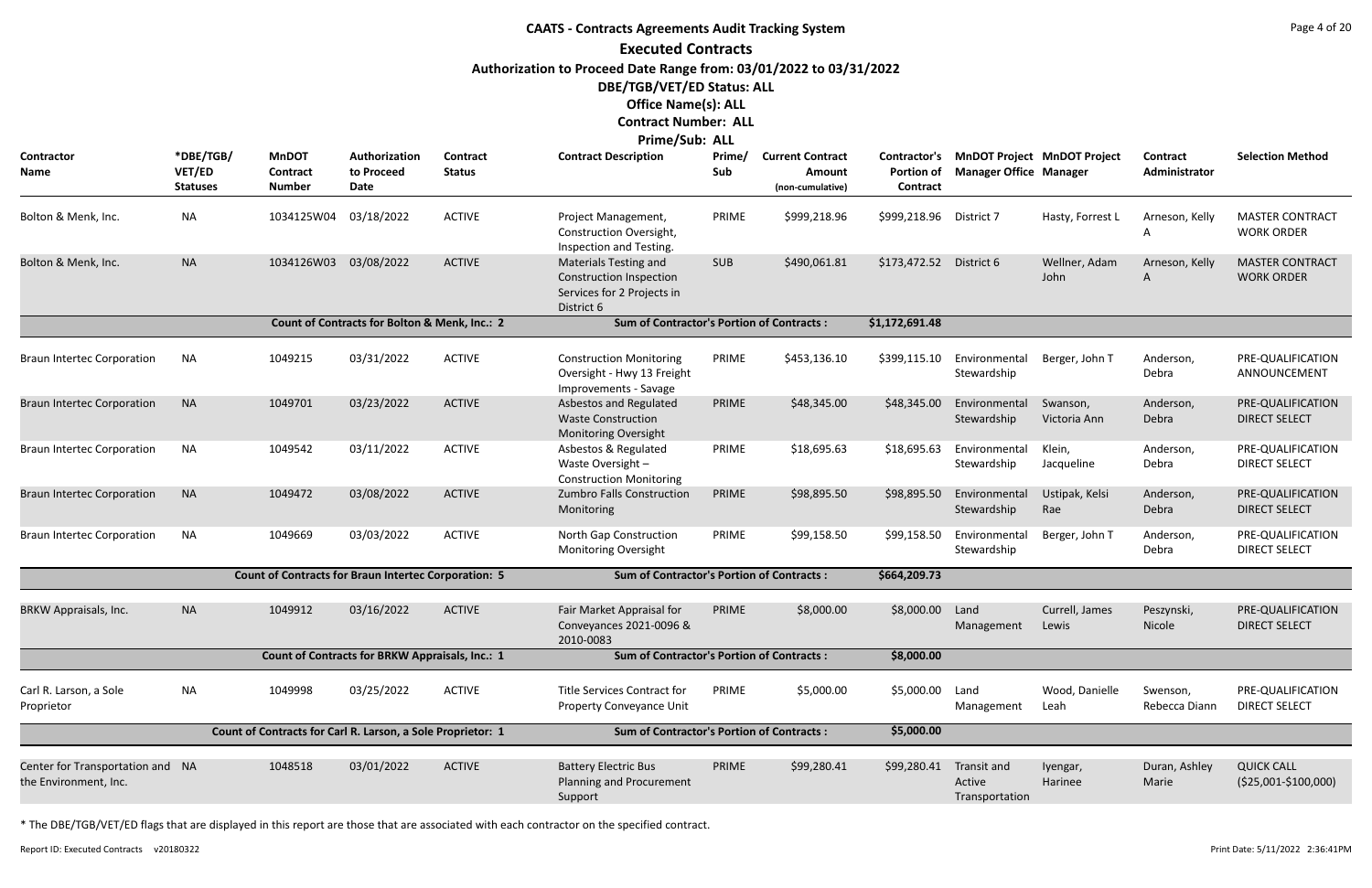| <b>CAATS - Contracts Agreements Audit Tracking System</b>                                                                                                                                       |                                                                               |                                           |                                                                     |                           |                                                                                                      |               |                                                       |                               |                                                                           |                                            |                           |                                             |  |
|-------------------------------------------------------------------------------------------------------------------------------------------------------------------------------------------------|-------------------------------------------------------------------------------|-------------------------------------------|---------------------------------------------------------------------|---------------------------|------------------------------------------------------------------------------------------------------|---------------|-------------------------------------------------------|-------------------------------|---------------------------------------------------------------------------|--------------------------------------------|---------------------------|---------------------------------------------|--|
|                                                                                                                                                                                                 |                                                                               |                                           |                                                                     |                           | <b>Executed Contracts</b>                                                                            |               |                                                       |                               |                                                                           |                                            |                           |                                             |  |
|                                                                                                                                                                                                 |                                                                               |                                           |                                                                     |                           | Authorization to Proceed Date Range from: 03/01/2022 to 03/31/2022                                   |               |                                                       |                               |                                                                           |                                            |                           |                                             |  |
|                                                                                                                                                                                                 |                                                                               |                                           |                                                                     |                           | DBE/TGB/VET/ED Status: ALL                                                                           |               |                                                       |                               |                                                                           |                                            |                           |                                             |  |
|                                                                                                                                                                                                 |                                                                               |                                           |                                                                     |                           | <b>Office Name(s): ALL</b>                                                                           |               |                                                       |                               |                                                                           |                                            |                           |                                             |  |
|                                                                                                                                                                                                 |                                                                               |                                           |                                                                     |                           | <b>Contract Number: ALL</b>                                                                          |               |                                                       |                               |                                                                           |                                            |                           |                                             |  |
|                                                                                                                                                                                                 |                                                                               |                                           |                                                                     |                           | Prime/Sub: ALL                                                                                       |               |                                                       |                               |                                                                           |                                            |                           |                                             |  |
| <b>Contractor</b><br>Name                                                                                                                                                                       | *DBE/TGB/<br>VET/ED<br><b>Statuses</b>                                        | <b>MnDOT</b><br>Contract<br><b>Number</b> | Authorization<br>to Proceed<br>Date                                 | Contract<br><b>Status</b> | <b>Contract Description</b>                                                                          | Prime/<br>Sub | <b>Current Contract</b><br>Amount<br>(non-cumulative) | <b>Portion of</b><br>Contract | Contractor's MnDOT Project MnDOT Project<br><b>Manager Office Manager</b> |                                            | Contract<br>Administrator | <b>Selection Method</b>                     |  |
|                                                                                                                                                                                                 |                                                                               |                                           |                                                                     |                           |                                                                                                      |               |                                                       |                               |                                                                           |                                            |                           |                                             |  |
|                                                                                                                                                                                                 | Count of Contracts for Center for Transportation and the Environment, Inc.: 1 |                                           |                                                                     |                           | <b>Sum of Contractor's Portion of Contracts:</b>                                                     |               |                                                       | \$99,280.41                   |                                                                           |                                            |                           |                                             |  |
| Corson Law Offices, LLC                                                                                                                                                                         | <b>NA</b>                                                                     | 1049928                                   | 03/16/2022                                                          | <b>ACTIVE</b>             | Title Contract 7408-54 Title<br>order 110927, 100928.                                                | PRIME         | \$25,000.00                                           | \$25,000.00                   | Land<br>Management                                                        | Anderson<br>Bultema,                       | Johnson, Adam<br>James    | PRE-QUALIFICATION<br><b>DIRECT SELECT</b>   |  |
|                                                                                                                                                                                                 |                                                                               |                                           | Count of Contracts for Corson Law Offices, LLC: 1                   |                           | <b>Sum of Contractor's Portion of Contracts:</b>                                                     |               |                                                       | \$25,000.00                   |                                                                           |                                            |                           |                                             |  |
|                                                                                                                                                                                                 |                                                                               |                                           |                                                                     |                           |                                                                                                      | PRIME         | \$39,177.20                                           |                               |                                                                           |                                            |                           |                                             |  |
| <b>CR-Building Performance</b><br>DBE/TGB<br>1049247<br>03/25/2022<br><b>ACTIVE</b><br>Specialists, Incorporated<br>Count of Contracts for CR-Building Performance Specialists, Incorporated: 1 |                                                                               |                                           |                                                                     |                           | <b>B3 Building Envelope</b><br>Commissioning for the<br>New MnDOT Clearwater<br><b>Truck Station</b> | \$39,177.20   | Maintenance                                           | Wiens, Royce<br>John          | Anderson,<br>Debra                                                        | <b>INFORMAL RFP</b><br>(\$100,000 OR LESS) |                           |                                             |  |
|                                                                                                                                                                                                 |                                                                               |                                           |                                                                     |                           | <b>Sum of Contractor's Portion of Contracts:</b><br>\$39,177.20                                      |               |                                                       |                               |                                                                           |                                            |                           |                                             |  |
| <b>CRS Engineers</b>                                                                                                                                                                            | <b>NA</b>                                                                     | 1045291W04 03/18/2022                     |                                                                     | <b>ACTIVE</b>             | Design Build Procurement<br>documents for 190<br>Unbonded Overlay from TH<br>169 to TH 22            | SUB           | \$450,521.74                                          | \$93,012.07                   | District 7                                                                | Hasty, Forrest L                           | Arneson, Kelly<br>Α       | <b>MASTER CONTRACT</b><br><b>WORK ORDER</b> |  |
|                                                                                                                                                                                                 |                                                                               |                                           | <b>Count of Contracts for CRS Engineers: 1</b>                      |                           | <b>Sum of Contractor's Portion of Contracts:</b>                                                     |               |                                                       | \$93,012.07                   |                                                                           |                                            |                           |                                             |  |
| Dakota Technologies, Inc.                                                                                                                                                                       | <b>NA</b>                                                                     | 1049473                                   | 03/04/2022                                                          | <b>ACTIVE</b>             | <b>West Concord Phase I ESA</b><br>Update, Phase II Drilling,<br>and Regulatory Assistance           | SUB           | \$99,999.57                                           | \$10,775.00                   | Environmental<br>Stewardship                                              | Ustipak, Kelsi<br>Rae                      | Anderson,<br>Debra        | PRE-QUALIFICATION<br><b>DIRECT SELECT</b>   |  |
|                                                                                                                                                                                                 |                                                                               |                                           | Count of Contracts for Dakota Technologies, Inc.: 1                 |                           | <b>Sum of Contractor's Portion of Contracts:</b>                                                     |               |                                                       | \$10,775.00                   |                                                                           |                                            |                           |                                             |  |
| Ernest Lloyd                                                                                                                                                                                    | <b>NA</b>                                                                     | 1049860                                   | 03/23/2022                                                          | <b>CLOSED</b>             | Presentation at an AAERG<br>Lunch and Learn                                                          | PRIME         | \$500.00                                              | \$500.00                      | Equity &<br>Diversity                                                     | Kundan, Gina<br>Lynn Kaur                  | Peszynski,<br>Nicole      | <b>ANNUAL PLAN</b><br><b>CONTRACT</b>       |  |
|                                                                                                                                                                                                 |                                                                               |                                           | <b>Count of Contracts for Ernest Lloyd: 1</b>                       |                           | <b>Sum of Contractor's Portion of Contracts:</b>                                                     |               |                                                       | \$500.00                      |                                                                           |                                            |                           |                                             |  |
| Focus Care, Inc. dba Focus<br>Eduvation Inc.                                                                                                                                                    | <b>NA</b>                                                                     | 1047788                                   | 03/17/2022                                                          | <b>ACTIVE</b>             | <b>Training Module</b><br>Development for<br>Evaluation of SSI and WSI<br>Variables                  | PRIME         | \$31,585.00                                           | \$31,585.00                   | Research and<br>Innovation                                                | Sindt, Matthew<br>George                   | Wong, Dennis              | FORMAL RFP (><br>\$100,000                  |  |
|                                                                                                                                                                                                 |                                                                               |                                           | Count of Contracts for Focus Care, Inc. dba Focus Eduvation Inc.: 1 |                           | <b>Sum of Contractor's Portion of Contracts:</b>                                                     |               |                                                       | \$31,585.00                   |                                                                           |                                            |                           |                                             |  |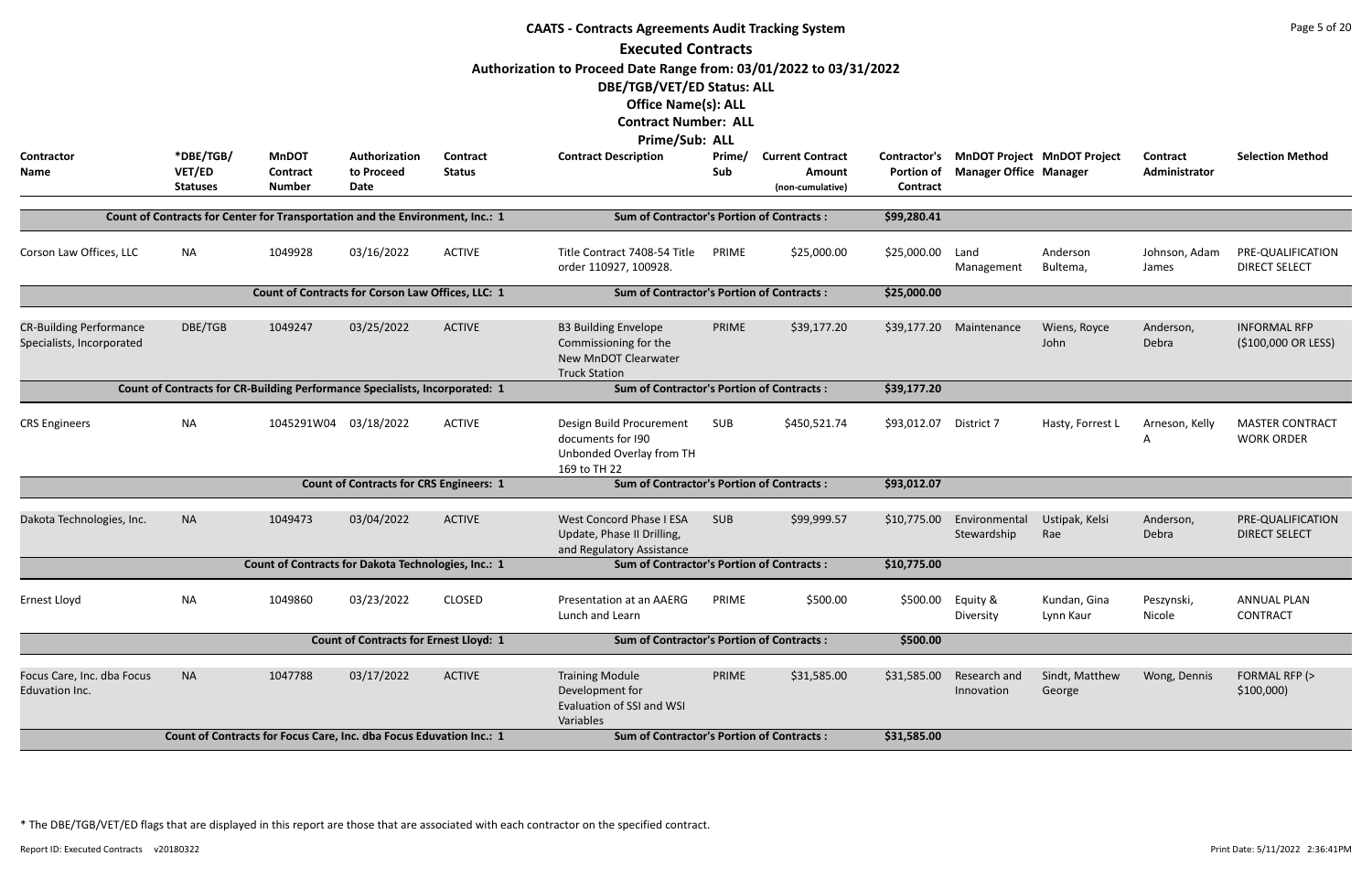| <b>CAATS - Contracts Agreements Audit Tracking System</b>                                                                                                                       |                                                    |                                                                      |                                     |                                                  |                                                                                                       |               |                                                       |                               |                                                                           |                           |                                  |                                             |  |
|---------------------------------------------------------------------------------------------------------------------------------------------------------------------------------|----------------------------------------------------|----------------------------------------------------------------------|-------------------------------------|--------------------------------------------------|-------------------------------------------------------------------------------------------------------|---------------|-------------------------------------------------------|-------------------------------|---------------------------------------------------------------------------|---------------------------|----------------------------------|---------------------------------------------|--|
|                                                                                                                                                                                 |                                                    |                                                                      |                                     |                                                  | <b>Executed Contracts</b>                                                                             |               |                                                       |                               |                                                                           |                           |                                  |                                             |  |
| Authorization to Proceed Date Range from: 03/01/2022 to 03/31/2022<br>DBE/TGB/VET/ED Status: ALL<br><b>Office Name(s): ALL</b><br><b>Contract Number: ALL</b><br>Prime/Sub: ALL |                                                    |                                                                      |                                     |                                                  |                                                                                                       |               |                                                       |                               |                                                                           |                           |                                  |                                             |  |
| Contractor<br>Name                                                                                                                                                              | *DBE/TGB/<br>VET/ED<br><b>Statuses</b>             | <b>MnDOT</b><br><b>Contract</b><br><b>Number</b>                     | Authorization<br>to Proceed<br>Date | Contract<br><b>Status</b>                        | <b>Contract Description</b>                                                                           | Prime/<br>Sub | <b>Current Contract</b><br>Amount<br>(non-cumulative) | <b>Portion of</b><br>Contract | Contractor's MnDOT Project MnDOT Project<br><b>Manager Office Manager</b> |                           | <b>Contract</b><br>Administrator | <b>Selection Method</b>                     |  |
| Fond Du Lac Band of Lake<br>Superior Chippewa                                                                                                                                   | <b>NA</b>                                          | 1049029                                                              | 03/25/2022                          | <b>ACTIVE</b>                                    | <b>Mission Creek Bridge</b><br><b>Replacement Tribal</b><br><b>Historic Preservation</b><br>Monitors  | PRIME         | \$58,500.00                                           | \$58,500.00                   | District 1                                                                | Costley, Randy            | Paulson, Jerald                  | <b>JOINT POWER</b>                          |  |
|                                                                                                                                                                                 |                                                    | Count of Contracts for Fond Du Lac Band of Lake Superior Chippewa: 1 |                                     |                                                  | <b>Sum of Contractor's Portion of Contracts:</b>                                                      |               |                                                       | \$58,500.00                   |                                                                           |                           |                                  |                                             |  |
| <b>GRACE MULTICULTURAL</b>                                                                                                                                                      | <b>TGB</b>                                         | 1049764                                                              | 03/01/2022                          | <b>ACTIVE</b>                                    | <b>Small Business</b><br>Communication and<br><b>Marketing Research FY22</b>                          | PRIME         | \$24,141.47                                           | \$24,141.47                   | <b>Metro District</b>                                                     | Olson, Tracy<br>Marilyn   | Hebert, Joshua<br>Phillip        | <b>EQUITY DIRECT</b><br>SELECT (<\$25,000)  |  |
|                                                                                                                                                                                 |                                                    | <b>Count of Contracts for GRACE MULTICULTURAL: 1</b>                 |                                     |                                                  | <b>Sum of Contractor's Portion of Contracts:</b>                                                      |               |                                                       | \$24,141.47                   |                                                                           |                           |                                  |                                             |  |
| Gransberg & Associates, Inc.                                                                                                                                                    | <b>NA</b>                                          | 1045291W05 03/23/2022                                                |                                     | <b>ACTIVE</b>                                    | Progressive Design Build<br>Workshop                                                                  | SUB           | \$43,963.50                                           | \$34,251.82                   | Project<br>Management<br>and Technical<br>Support                         | Davich, Peter<br>Andrew   | Arneson, Kelly<br>A              | <b>MASTER CONTRACT</b><br><b>WORK ORDER</b> |  |
|                                                                                                                                                                                 |                                                    | Count of Contracts for Gransberg & Associates, Inc.: 1               |                                     |                                                  | <b>Sum of Contractor's Portion of Contracts:</b>                                                      |               |                                                       | \$34,251.82                   |                                                                           |                           |                                  |                                             |  |
| Groundwater &<br>Environmental Services, Inc.                                                                                                                                   | <b>NA</b>                                          | 1049721                                                              | 03/11/2022                          | <b>ACTIVE</b>                                    | Asbestos & Regulated<br><b>Waste Assessment for</b><br><b>Bridge Demolition and</b><br>Rehabilitation | PRIME         | \$55,659.67                                           | \$55,659.67                   | Environmental<br>Stewardship                                              | Klein,<br>Jacqueline      | Anderson,<br>Debra               | PRE-QUALIFICATION<br><b>DIRECT SELECT</b>   |  |
| Groundwater &<br>Environmental Services, Inc.                                                                                                                                   | <b>NA</b>                                          | 1049483                                                              | 03/01/2022                          | <b>ACTIVE</b>                                    | Mendota Heights Truck<br><b>Station Construction</b><br>Monitoring                                    | PRIME         | \$48,500.30                                           | \$48,500.30                   | Environmental<br>Stewardship                                              | Boock, Alyssa             | Anderson,<br>Debra               | PRE-QUALIFICATION<br><b>DIRECT SELECT</b>   |  |
|                                                                                                                                                                                 |                                                    | Count of Contracts for Groundwater & Environmental Services, Inc.: 2 |                                     |                                                  | <b>Sum of Contractor's Portion of Contracts:</b>                                                      |               |                                                       | \$104,159.97                  |                                                                           |                           |                                  |                                             |  |
| GRW Aerial Surveys, Inc.                                                                                                                                                        | <b>NA</b>                                          | 1049823                                                              | 03/25/2022                          | <b>ACTIVE</b>                                    | Aerial imagery/lidar<br>acquisition                                                                   | PRIME         | \$89,000.00                                           | \$89,000.00                   | Land<br>Management                                                        | McLane,<br>Michael Joseph | Smith, Adam<br>Eric              | PRE-QUALIFICATION<br><b>DIRECT SELECT</b>   |  |
|                                                                                                                                                                                 | Count of Contracts for GRW Aerial Surveys, Inc.: 1 |                                                                      |                                     | <b>Sum of Contractor's Portion of Contracts:</b> |                                                                                                       |               | \$89,000.00                                           |                               |                                                                           |                           |                                  |                                             |  |
| Hallberg Engineering, Inc.                                                                                                                                                      | DBE/TGB                                            | 1049753                                                              | 03/25/2022                          | <b>ACTIVE</b>                                    | <b>B3 Building Commissioning</b><br>for the New MnDOT<br><b>Clearwater Truck Station</b>              | PRIME         | \$54,307.64                                           | \$54,307.64                   | Maintenance                                                               | Wiens, Royce<br>John      | Anderson,<br>Debra               | PRE-QUALIFICATION<br><b>DIRECT SELECT</b>   |  |
|                                                                                                                                                                                 |                                                    | Count of Contracts for Hallberg Engineering, Inc.: 1                 |                                     |                                                  | <b>Sum of Contractor's Portion of Contracts:</b>                                                      |               |                                                       | \$54,307.64                   |                                                                           |                           |                                  |                                             |  |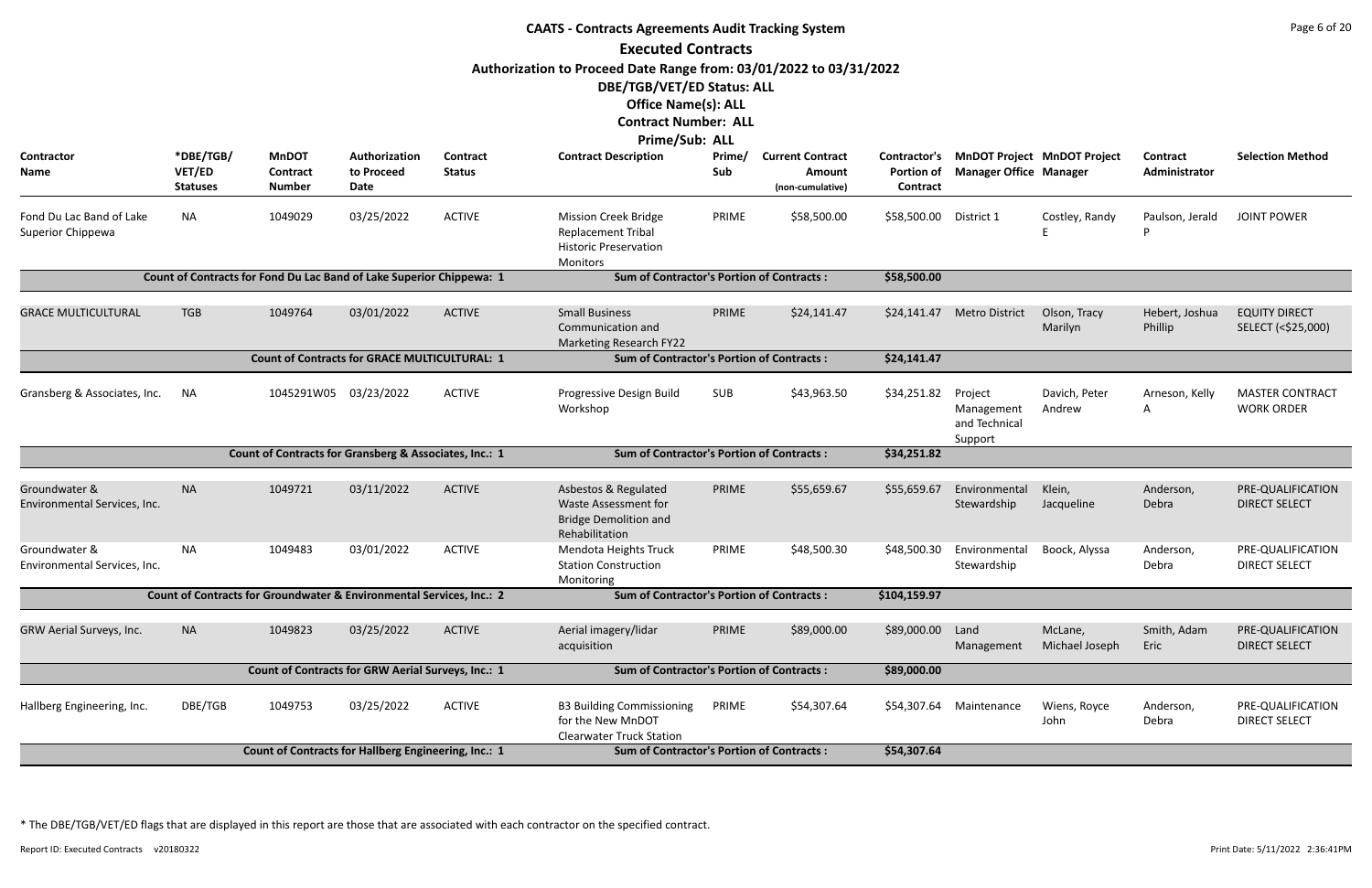#### **CAATS - Contracts Agreements Audit Tracking System Executed Contracts Authorization to Proceed Date Range from: 03/01/2022 to 03/31/2022 DBE/TGB/VET/ED Status: ALL Office Name(s): ALL Contract Number: ALL Prime/Sub: ALL**

|                                                         | <b>FINNE, SUD. ALL</b>                 |                                                  |                                                                                      |                           |                                                                                              |               |                                                       |                               |                                                                           |                         |                           |                                           |
|---------------------------------------------------------|----------------------------------------|--------------------------------------------------|--------------------------------------------------------------------------------------|---------------------------|----------------------------------------------------------------------------------------------|---------------|-------------------------------------------------------|-------------------------------|---------------------------------------------------------------------------|-------------------------|---------------------------|-------------------------------------------|
| Contractor<br>Name                                      | *DBE/TGB/<br>VET/ED<br><b>Statuses</b> | <b>MnDOT</b><br><b>Contract</b><br><b>Number</b> | Authorization<br>to Proceed<br>Date                                                  | Contract<br><b>Status</b> | <b>Contract Description</b>                                                                  | Prime/<br>Sub | <b>Current Contract</b><br>Amount<br>(non-cumulative) | <b>Portion of</b><br>Contract | Contractor's MnDOT Project MnDOT Project<br><b>Manager Office Manager</b> |                         | Contract<br>Administrator | <b>Selection Method</b>                   |
| HDR Engineering, Inc.                                   | <b>NA</b>                              | 1049858                                          | 03/25/2022                                                                           | <b>ACTIVE</b>             | Replace I-90 Bridges over<br>US 52 - VE Study                                                | PRIME         | \$67,957.96                                           | \$67,957.96                   | Project<br>Management<br>and Technical<br>Support                         | Milkert, Anjani         | Arneson, Kelly<br>A       | PRE-QUALIFICATION<br><b>DIRECT SELECT</b> |
| HDR Engineering, Inc.                                   | <b>NA</b>                              | 1049831                                          | 03/23/2022                                                                           | <b>ACTIVE</b>             | Highway 77/Cedar Avenue<br>Communication and<br>Engagement                                   | PRIME         | \$99,999.69                                           | \$71,516.46                   | <b>Metro District</b>                                                     | Walker, Kevin<br>Wayne  | Thurner,<br>Jodeen P      | PRE-QUALIFICATION<br><b>DIRECT SELECT</b> |
| HDR Engineering, Inc.                                   | <b>NA</b>                              | 1049827                                          | 03/16/2022                                                                           | <b>ACTIVE</b>             | I-90Unbonded Overlay<br>Value Engineering Study                                              | PRIME         | \$65,278.99                                           | \$65,278.99                   | Project<br>Management<br>and Technical<br>Support                         | Milkert, Anjani         | Arneson, Kelly<br>A       | PRE-QUALIFICATION<br><b>DIRECT SELECT</b> |
| HDR Engineering, Inc.                                   | <b>NA</b>                              | 1048111                                          | 03/01/2022                                                                           | <b>ACTIVE</b>             | Development of rapid<br><b>Rectangular Flashing</b><br>Beacon (RRFB) Design<br>Standards     | PRIME         | \$74,254.02                                           | \$74,254.02                   | Traffic<br>Engineering                                                    | Piper, Sonja M          | Friberg,<br>Michael       | PRE-QUALIFICATION<br><b>DIRECT SELECT</b> |
|                                                         |                                        |                                                  | Count of Contracts for HDR Engineering, Inc.: 4                                      |                           | <b>Sum of Contractor's Portion of Contracts:</b>                                             |               |                                                       | \$279,007.43                  |                                                                           |                         |                           |                                           |
|                                                         |                                        |                                                  |                                                                                      |                           |                                                                                              |               |                                                       |                               |                                                                           |                         |                           |                                           |
| <b>Henning Professional</b><br>Services, Inc.           | DBE/TGB                                | 1049521                                          | 03/17/2022                                                                           | <b>ACTIVE</b>             | TH 5 - Segment 2 - Right of<br><b>Way Acquisition</b>                                        | PRIME         | \$99,893.00                                           | \$99,893.00                   | <b>Metro District</b>                                                     | Klismith,<br>Benjamin B | Hebert, Joshua<br>Phillip | PRE-QUALIFICATION<br><b>DIRECT SELECT</b> |
| <b>Henning Professional</b><br>Services, Inc.           | DBE/TGB                                | 1046603                                          | 03/11/2022                                                                           | <b>ACTIVE</b>             | <b>Robert Street</b><br><b>Reconstruction Project</b>                                        | <b>SUB</b>    | \$2,323,115.01                                        | \$89,239.82                   | <b>Metro District</b>                                                     | Adamson,<br>Carolyn D   | Kamprath,<br>Augustine    | <b>JOINT POWER</b>                        |
|                                                         |                                        |                                                  | Count of Contracts for Henning Professional Services, Inc.: 2                        |                           | <b>Sum of Contractor's Portion of Contracts:</b>                                             |               |                                                       | \$189,132.82                  |                                                                           |                         |                           |                                           |
| Insight Realty Advisors, Inc.<br>dba Valbridge Property | <b>NA</b>                              | 1049933                                          | 03/25/2022                                                                           | <b>ACTIVE</b>             | Appaisals Parcels 301 301A<br>301C                                                           | PRIME         | \$6,600.00                                            | \$6,600.00                    | <b>Metro District</b>                                                     | Mascari, John C         | Traxler,<br>Leonard A     | PRE-QUALIFICATION<br><b>DIRECT SELECT</b> |
|                                                         |                                        |                                                  | Count of Contracts for Insight Realty Advisors, Inc. dba Valbridge Property Advisors | Minneapolis-St. Paul: 1   | <b>Sum of Contractor's Portion of Contracts:</b>                                             |               |                                                       | \$6,600.00                    |                                                                           |                         |                           |                                           |
| <b>INTEGRAL BLUE LLC</b>                                | <b>NA</b>                              | 1045994                                          | 03/25/2022                                                                           | <b>ACTIVE</b>             | White Bear Lake AV<br>Shuttle                                                                | <b>SUB</b>    | \$896,624.79                                          | \$33,899.28 CAV-X             |                                                                           | Johnson, Cory J         | Arneson, Kelly<br>A       | FORMAL RFP (><br>\$100,000                |
|                                                         |                                        |                                                  | <b>Count of Contracts for INTEGRAL BLUE LLC: 1</b>                                   |                           | <b>Sum of Contractor's Portion of Contracts:</b>                                             |               |                                                       | \$33,899.28                   |                                                                           |                         |                           |                                           |
| Isthmus Engineering, Inc.                               | DBE/TGB                                | 1047022                                          | 03/18/2022                                                                           | <b>ACTIVE</b>             | Detail Design for State<br>Project (SP) 4204-40<br>(includes 2022 IJAA grant<br>application) | SUB           | \$1,393,538.91                                        | \$327,554.80 District 8       |                                                                           | Vlaminck,<br>Jesse L    | Weller, Derek<br>Randall  | FORMAL RFP (><br>\$100,000                |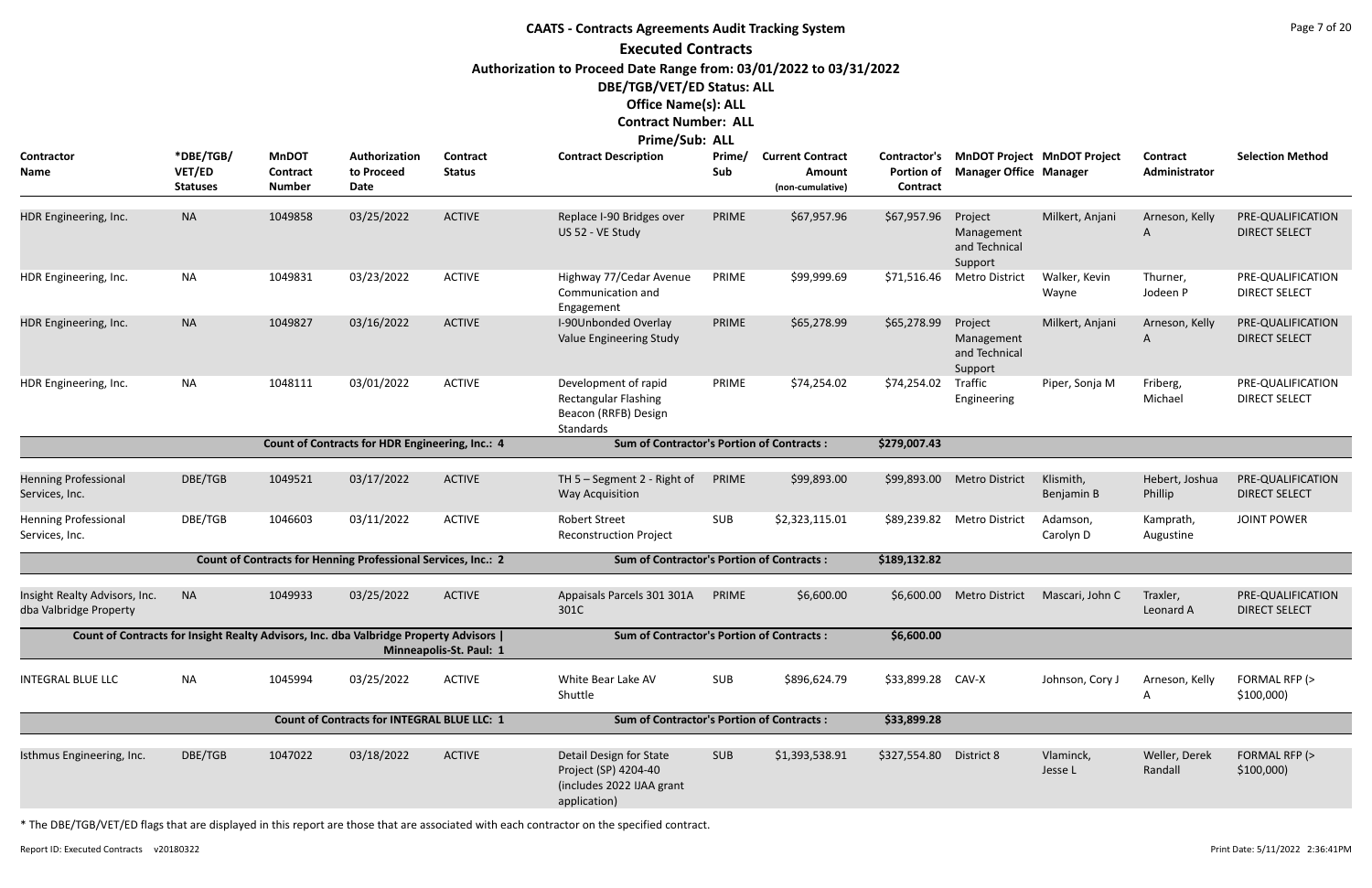# **CAATS - Contracts Agreements Audit Tracking System Executed Contracts Authorization to Proceed Date Range from: 03/01/2022 to 03/31/2022 DBE/TGB/VET/ED Status: ALL Office Name(s): ALL Contract Number: ALL**

## **Prime/Sub: ALL**

| Contractor<br><b>Name</b>           | *DBE/TGB/<br>VET/ED<br><b>Statuses</b> | <b>MnDOT</b><br>Contract<br><b>Number</b>           | Authorization<br>to Proceed<br>Date                 | <b>Contract</b><br><b>Status</b> | <b>Contract Description</b>                                                                              | Prime/<br>Sub | <b>Current Contract</b><br>Amount<br>(non-cumulative) | Contractor's<br><b>Portion of</b><br>Contract | <b>Manager Office Manager</b> | <b>MnDOT Project MnDOT Project</b> | Contract<br>Administrator | <b>Selection Method</b>                     |
|-------------------------------------|----------------------------------------|-----------------------------------------------------|-----------------------------------------------------|----------------------------------|----------------------------------------------------------------------------------------------------------|---------------|-------------------------------------------------------|-----------------------------------------------|-------------------------------|------------------------------------|---------------------------|---------------------------------------------|
| Isthmus Engineering, Inc.           | DBE/TGB                                | 1048022                                             | 03/18/2022                                          | <b>ACTIVE</b>                    | State Project 4814-56 and<br>State Project 1804-90 on<br>US169 adjacent to Mille<br>Lacs Lake            | <b>SUB</b>    | \$1,035,972.84                                        | \$211,749.40                                  | District 3                    | Schiller, Eric J                   | Arneson, Kelly<br>A       | FORMAL RFP (><br>\$100,000)                 |
| Isthmus Engineering, Inc.           | DBE/TGB                                | 1035061W06                                          | 03/18/2022                                          | <b>ACTIVE</b>                    | <b>Preliminary and Detail</b><br>Design for Reconstruction<br>of TH 218 in Blooming<br>Prairie           | PRIME         | \$975,804.62                                          | \$778,735.36                                  | District 6                    | Trogstad-Isaacs<br>on, Mark        | Arneson, Kelly<br>A       | <b>MASTER CONTRACT</b><br><b>WORK ORDER</b> |
| Isthmus Engineering, Inc.           | DBE/TGB                                | 1049807                                             | 03/10/2022                                          | <b>ACTIVE</b>                    | 7002-53 and 1906-71 Desigr<br>Assistance                                                                 | PRIME         | \$99,942.80                                           | \$99,942.80                                   | <b>Metro District</b>         | Gardner,<br><b>Heather Grace</b>   | Hebert, Joshua<br>Phillip | PRE-QUALIFICATION<br><b>DIRECT SELECT</b>   |
| Isthmus Engineering, Inc.           | DBE/TGB                                | 1035061W07                                          | 03/08/2022                                          | <b>ACTIVE</b>                    | LANE CONVERSION FROM<br><b>FORD PARKWAY TO</b><br><b>MONTREAL AVE</b>                                    | PRIME         | \$661,358.91                                          | \$647,010.20                                  | <b>Metro District</b>         | Burton,<br>Elizabeth               | Arneson, Kelly<br>A       | <b>MASTER CONTRACT</b><br><b>WORK ORDER</b> |
| Isthmus Engineering, Inc.           | DBE/TGB                                | 1049695                                             | 03/04/2022                                          | <b>ACTIVE</b>                    | <b>Construction Design</b><br><b>Support for State Projects</b><br>(SP) 4310-93, 4310-94, and<br>6510-67 | <b>SUB</b>    | \$99,959.64                                           | \$15,188.80                                   | District 8                    | Sandoz,<br>Benjamin                | Weller, Derek<br>Randall  | PRE-QUALIFICATION<br><b>DIRECT SELECT</b>   |
| Isthmus Engineering, Inc.           | DBE/TGB                                | 1049706                                             | 03/03/2022                                          | <b>ACTIVE</b>                    | SB Opportunity Program<br>ADA Designs FY22-FY23<br>DS <sub>2</sub>                                       | PRIME         | \$99,966.80                                           | \$99,966.80                                   | <b>Metro District</b>         | Olson, Tracy<br>Marilyn            | Hebert, Joshua<br>Phillip | PRE-QUALIFICATION<br><b>DIRECT SELECT</b>   |
|                                     |                                        | Count of Contracts for Isthmus Engineering, Inc.: 7 |                                                     |                                  | <b>Sum of Contractor's Portion of Contracts:</b>                                                         |               |                                                       | \$2,180,148.16                                |                               |                                    |                           |                                             |
| Kelly A. Lindstrom                  | <b>DBE</b>                             | 1049519                                             | 03/23/2022                                          | <b>ACTIVE</b>                    | Big Fork up to 29 Appraisals                                                                             | PRIME         | \$52,200.00                                           | \$52,200.00                                   | District 1                    | Hinzmann Jr,<br>John Joseph        | Paulson, Jerald<br>P      | PRE-QUALIFICATION<br><b>DIRECT SELECT</b>   |
|                                     |                                        |                                                     | <b>Count of Contracts for Kelly A. Lindstrom: 1</b> |                                  | <b>Sum of Contractor's Portion of Contracts:</b>                                                         |               |                                                       | \$52,200.00                                   |                               |                                    |                           |                                             |
| Kimley-Horn and Associates,<br>Inc. | <b>NA</b>                              | 1049971                                             | 03/31/2022                                          | <b>ACTIVE</b>                    | I-beam and sign panel<br>review in District 7                                                            | PRIME         | \$24,785.25                                           | \$24,785.25                                   | District 7                    | Brooks,<br>Thomas L                | Museus, Susan             | <b>QUICK CALL (&lt;</b><br>\$25,000)        |
| Kimley-Horn and Associates,<br>Inc. | <b>NA</b>                              | 1049813                                             | 03/25/2022                                          | <b>ACTIVE</b>                    | West Area<br>Communications and<br><b>Outreach Consultant</b>                                            | PRIME         | \$71,803.03                                           |                                               | \$71,803.03 Metro District    | Workcuff,<br>Denise                | Traxler,<br>Leonard A     | PRE-QUALIFICATION<br><b>DIRECT SELECT</b>   |
| Kimley-Horn and Associates,<br>Inc. | <b>NA</b>                              | 1049773                                             | 03/17/2022                                          | <b>ACTIVE</b>                    | <b>Construction Design</b>                                                                               | PRIME         | \$80,208.33                                           | \$80,208.33                                   | District 4                    | Girodat,<br>Makala L               | Bausman, Brian            | PRE-QUALIFICATION<br><b>DIRECT SELECT</b>   |
| Kimley-Horn and Associates,<br>Inc. | NA                                     | 1046603                                             | 03/11/2022                                          | <b>ACTIVE</b>                    | <b>Robert Street</b><br><b>Reconstruction Project</b>                                                    | <b>SUB</b>    | \$2,323,115.01                                        | \$1,334,194.22 Metro District                 |                               | Adamson,<br>Carolyn D              | Kamprath,<br>Augustine    | <b>JOINT POWER</b>                          |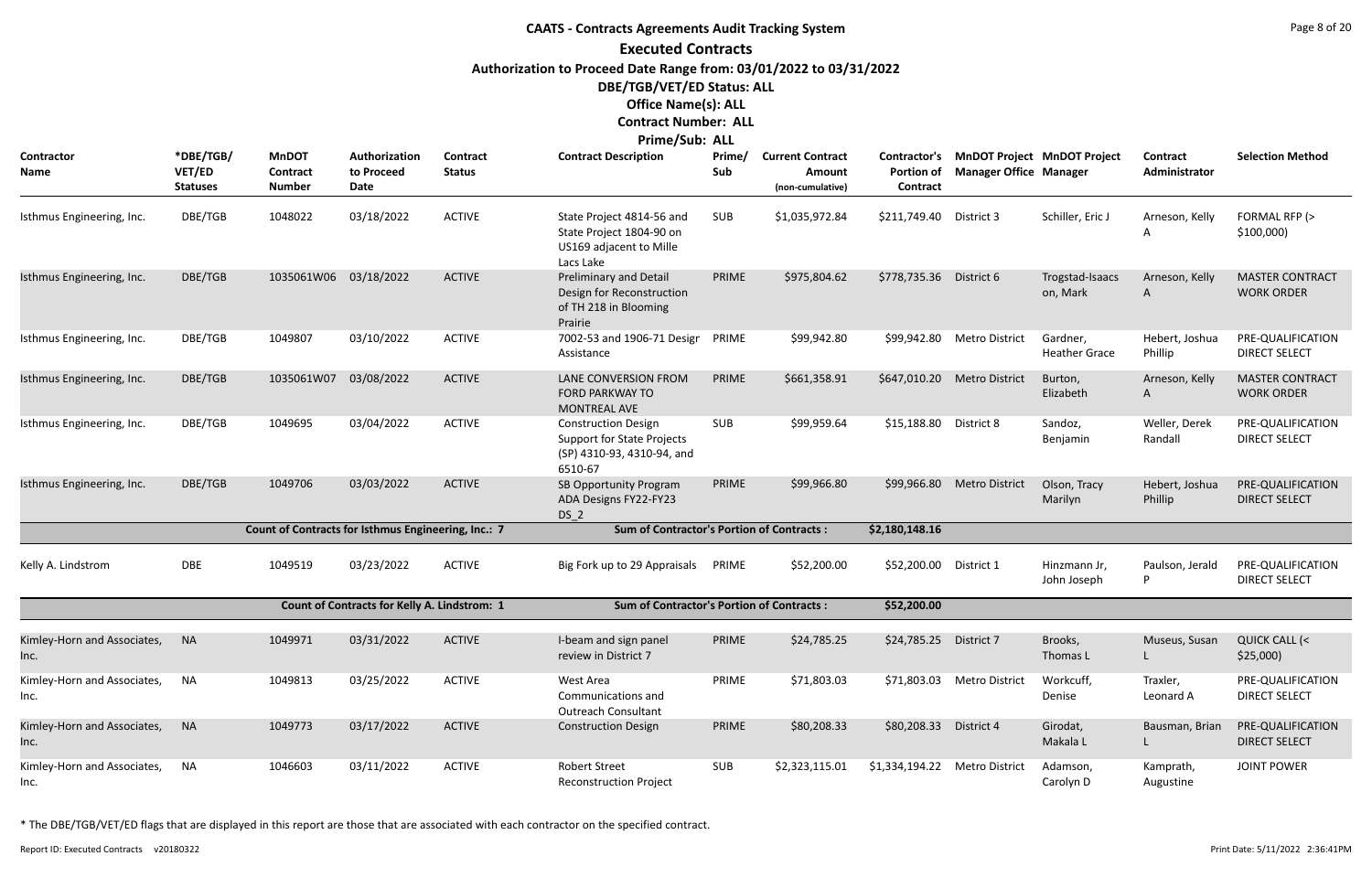|                                     | <b>CAATS - Contracts Agreements Audit Tracking System</b> |                                                     |                                                            |                           |                                                                                                                                |               |                                                       |                                               |                               |                                    |                           |                                           |  |  |
|-------------------------------------|-----------------------------------------------------------|-----------------------------------------------------|------------------------------------------------------------|---------------------------|--------------------------------------------------------------------------------------------------------------------------------|---------------|-------------------------------------------------------|-----------------------------------------------|-------------------------------|------------------------------------|---------------------------|-------------------------------------------|--|--|
|                                     |                                                           |                                                     |                                                            |                           | <b>Executed Contracts</b>                                                                                                      |               |                                                       |                                               |                               |                                    |                           |                                           |  |  |
|                                     |                                                           |                                                     |                                                            |                           | Authorization to Proceed Date Range from: 03/01/2022 to 03/31/2022<br>DBE/TGB/VET/ED Status: ALL<br><b>Office Name(s): ALL</b> |               |                                                       |                                               |                               |                                    |                           |                                           |  |  |
|                                     |                                                           |                                                     |                                                            |                           | <b>Contract Number: ALL</b>                                                                                                    |               |                                                       |                                               |                               |                                    |                           |                                           |  |  |
| Contractor<br>Name                  | *DBE/TGB/<br>VET/ED<br><b>Statuses</b>                    | <b>MnDOT</b><br><b>Contract</b><br><b>Number</b>    | Authorization<br>to Proceed<br>Date                        | Contract<br><b>Status</b> | Prime/Sub: ALL<br><b>Contract Description</b>                                                                                  | Prime/<br>Sub | <b>Current Contract</b><br>Amount<br>(non-cumulative) | Contractor's<br><b>Portion of</b><br>Contract | <b>Manager Office Manager</b> | <b>MnDOT Project MnDOT Project</b> | Contract<br>Administrator | <b>Selection Method</b>                   |  |  |
| Kimley-Horn and Associates,<br>Inc. | <b>NA</b>                                                 | 1049597                                             | 03/11/2022                                                 | <b>ACTIVE</b>             | Sign Replacement Plan Set                                                                                                      | PRIME         | \$99,667.24                                           | \$99,667.24                                   | District 7                    | Brooks,<br>Thomas L                | Museus, Susan             | PRE-QUALIFICATION<br><b>DIRECT SELECT</b> |  |  |
|                                     |                                                           |                                                     | Count of Contracts for Kimley-Horn and Associates, Inc.: 5 |                           | <b>Sum of Contractor's Portion of Contracts:</b>                                                                               |               |                                                       | \$1,610,658.07                                |                               |                                    |                           |                                           |  |  |
| <b>KLJ Engineering LLC</b>          | <b>NA</b>                                                 | 1049832                                             | 03/04/2022                                                 | <b>ACTIVE</b>             | Assist in writing the RAISE<br><b>Grant application for TH</b><br>197 in Bemidji (includes<br>2022 IJAA grant<br>application)  | PRIME         | \$47,595.36                                           | \$47,595.36                                   | District 2                    | Mason,<br>Jonathon                 | Pence, Donna<br>Mae Snobl | PRE-QUALIFICATION<br><b>DIRECT SELECT</b> |  |  |
|                                     |                                                           |                                                     | Count of Contracts for KLJ Engineering LLC: 1              |                           | <b>Sum of Contractor's Portion of Contracts:</b>                                                                               |               |                                                       | \$47,595.36                                   |                               |                                    |                           |                                           |  |  |
| Lake State Realty Services,<br>Inc. | DBE/TGB                                                   | 1049911                                             | 03/17/2022                                                 | TERMINATED                | Fair Market Appraisal for<br>Conveyance 2021-0019                                                                              | PRIME         | \$5,000.00                                            | \$5,000.00                                    | Land<br>Management            | Currell, James<br>Lewis            | Peszynski,<br>Nicole      | PRE-QUALIFICATION<br><b>DIRECT SELECT</b> |  |  |
| Lake State Realty Services,<br>Inc. | DBE/TGB                                                   | 1049907                                             | 03/16/2022                                                 | <b>ACTIVE</b>             | Fair Market Appraisal for<br>Conveyance 2020-0056                                                                              | PRIME         | \$4,450.00                                            | \$4,450.00                                    | Land<br>Management            | Currell, James<br>Lewis            | Peszynski,<br>Nicole      | PRE-QUALIFICATION<br><b>DIRECT SELECT</b> |  |  |
|                                     |                                                           |                                                     | Count of Contracts for Lake State Realty Services, Inc.: 2 |                           | <b>Sum of Contractor's Portion of Contracts:</b>                                                                               | \$9,450.00    |                                                       |                                               |                               |                                    |                           |                                           |  |  |
| LHB, Inc.                           | <b>NA</b>                                                 | 1048022                                             | 03/18/2022                                                 | <b>ACTIVE</b>             | State Project 4814-56 and<br>State Project 1804-90 on<br>US169 adjacent to Mille<br>Lacs Lake                                  | PRIME         | \$1,035,972.84                                        | \$519,108.49                                  | District 3                    | Schiller, Eric J                   | Arneson, Kelly<br>A       | FORMAL RFP (><br>\$100,000                |  |  |
|                                     |                                                           |                                                     | <b>Count of Contracts for LHB, Inc.: 1</b>                 |                           | <b>Sum of Contractor's Portion of Contracts:</b>                                                                               |               |                                                       | \$519,108.49                                  |                               |                                    |                           |                                           |  |  |
| Marian Mimi Hasselbalch             | <b>NA</b>                                                 | 1049687                                             | 03/01/2022                                                 | <b>ACTIVE</b>             | <b>Contract for Title Reports</b>                                                                                              | PRIME         | \$18,000.00                                           | \$18,000.00                                   | Land<br>Management            | Anderson<br>Bultema,               | Johnson,<br>Ambur L.      | PRE-QUALIFICATION<br><b>DIRECT SELECT</b> |  |  |
|                                     |                                                           |                                                     | <b>Count of Contracts for Marian Mimi Hasselbalch: 1</b>   |                           | <b>Sum of Contractor's Portion of Contracts:</b>                                                                               |               |                                                       | \$18,000.00                                   |                               |                                    |                           |                                           |  |  |
| Martinez Geospatial, Inc.           | DBE/TGB                                                   | 1049855                                             | 03/25/2022                                                 | <b>ACTIVE</b>             | Mobile lidar collection and<br>mapping                                                                                         | PRIME         | \$55,600.00                                           | \$55,600.00                                   | Land<br>Management            | McLane,<br>Michael Joseph          | Smith, Adam<br>Eric       | PRE-QUALIFICATION<br><b>DIRECT SELECT</b> |  |  |
|                                     |                                                           | Count of Contracts for Martinez Geospatial, Inc.: 1 | <b>Sum of Contractor's Portion of Contracts:</b>           |                           |                                                                                                                                | \$55,600.00   |                                                       |                                               |                               |                                    |                           |                                           |  |  |
| Merjent, Inc.                       | <b>NA</b>                                                 | 1049215                                             | 03/31/2022                                                 | <b>ACTIVE</b>             | <b>Construction Monitoring</b><br>Oversight - Hwy 13 Freight<br>Improvements - Savage                                          | SUB           | \$453,136.10                                          | \$31,146.00                                   | Environmental<br>Stewardship  | Berger, John T                     | Anderson,<br>Debra        | PRE-QUALIFICATION<br>ANNOUNCEMENT         |  |  |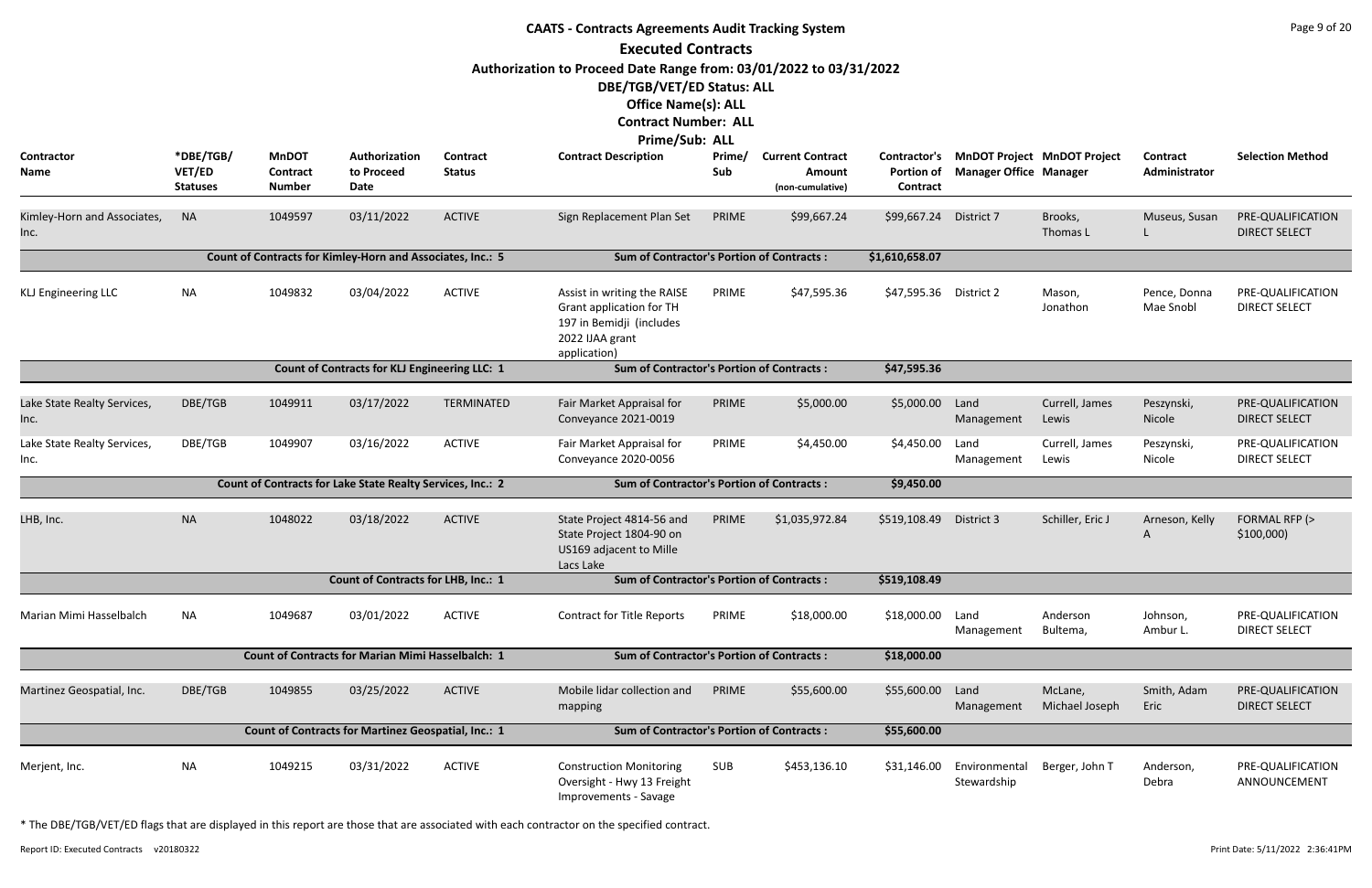|                                                                                                                                                                                                                                                                                                                                                                                                                                                                                                                                                                                          | <b>CAATS - Contracts Agreements Audit Tracking System</b><br><b>Executed Contracts</b> |               |                                                                    |               |                                                                                                                             |       |                  |              |                                                   |                          |                        |                                            |  |
|------------------------------------------------------------------------------------------------------------------------------------------------------------------------------------------------------------------------------------------------------------------------------------------------------------------------------------------------------------------------------------------------------------------------------------------------------------------------------------------------------------------------------------------------------------------------------------------|----------------------------------------------------------------------------------------|---------------|--------------------------------------------------------------------|---------------|-----------------------------------------------------------------------------------------------------------------------------|-------|------------------|--------------|---------------------------------------------------|--------------------------|------------------------|--------------------------------------------|--|
| Authorization to Proceed Date Range from: 03/01/2022 to 03/31/2022<br>DBE/TGB/VET/ED Status: ALL<br><b>Office Name(s): ALL</b><br><b>Contract Number: ALL</b><br><b>Prime/Sub: ALL</b><br>*DBE/TGB/<br>Contractor<br><b>MnDOT</b><br>Authorization<br><b>Contract Description</b><br>Prime/<br><b>Current Contract</b><br>Contractor's MnDOT Project MnDOT Project<br><b>Selection Method</b><br>Contract<br><b>Contract</b><br>VET/ED<br><b>Status</b><br>Sub<br><b>Portion of</b><br><b>Manager Office Manager</b><br>Administrator<br>Name<br><b>Contract</b><br>to Proceed<br>Amount |                                                                                        |               |                                                                    |               |                                                                                                                             |       |                  |              |                                                   |                          |                        |                                            |  |
|                                                                                                                                                                                                                                                                                                                                                                                                                                                                                                                                                                                          | <b>Statuses</b>                                                                        | <b>Number</b> | Date                                                               |               |                                                                                                                             |       | (non-cumulative) | Contract     |                                                   |                          |                        |                                            |  |
|                                                                                                                                                                                                                                                                                                                                                                                                                                                                                                                                                                                          |                                                                                        |               | <b>Count of Contracts for Merjent, Inc.: 1</b>                     |               | <b>Sum of Contractor's Portion of Contracts:</b>                                                                            |       |                  | \$31,146.00  |                                                   |                          |                        |                                            |  |
| <b>Midwest Select Contracting</b><br><b>LLC</b>                                                                                                                                                                                                                                                                                                                                                                                                                                                                                                                                          | DBE/TGB/VET                                                                            | 1049725       | 03/01/2022                                                         | <b>ACTIVE</b> | Contractor Survey and<br><b>Small Business Research</b><br><b>FY22</b>                                                      | PRIME | \$24,505.41      |              | \$24,505.41 Metro District                        | Olson, Tracy<br>Marilyn  | Traxler,<br>Leonard A  | <b>EQUITY DIRECT</b><br>SELECT (<\$25,000) |  |
|                                                                                                                                                                                                                                                                                                                                                                                                                                                                                                                                                                                          |                                                                                        |               | <b>Count of Contracts for Midwest Select Contracting LLC: 1</b>    |               | <b>Sum of Contractor's Portion of Contracts:</b>                                                                            |       |                  | \$24,505.41  |                                                   |                          |                        |                                            |  |
| Minnesota Management &<br><b>Budget</b>                                                                                                                                                                                                                                                                                                                                                                                                                                                                                                                                                  | <b>NA</b>                                                                              | 1050056       | 03/25/2022                                                         | <b>ACTIVE</b> | <b>INVESTIGATION #0100</b>                                                                                                  | PRIME | \$25,000.00      | \$25,000.00  | Equity &<br>Diversity                             | Desai, Seema H           | Desai, Seema H         | INTERAGENCY                                |  |
|                                                                                                                                                                                                                                                                                                                                                                                                                                                                                                                                                                                          |                                                                                        |               | <b>Count of Contracts for Minnesota Management &amp; Budget: 1</b> |               | <b>Sum of Contractor's Portion of Contracts:</b>                                                                            |       |                  | \$25,000.00  |                                                   |                          |                        |                                            |  |
| MN Best, Inc.                                                                                                                                                                                                                                                                                                                                                                                                                                                                                                                                                                            | DBE/TGB                                                                                | 1049717       | 03/28/2022                                                         | <b>ACTIVE</b> | <b>Small Business</b><br><b>Opportunity Program</b><br><b>Inspection Contract FY</b><br>22 ES3                              | PRIME | \$24,842.84      | \$12,965.42  | <b>Metro District</b>                             | Olson, Tracy<br>Marilyn  | Kamprath,<br>Augustine | <b>EQUITY DIRECT</b><br>SELECT (<\$25,000) |  |
|                                                                                                                                                                                                                                                                                                                                                                                                                                                                                                                                                                                          |                                                                                        |               | <b>Count of Contracts for MN Best, Inc.: 1</b>                     |               | <b>Sum of Contractor's Portion of Contracts:</b>                                                                            |       |                  | \$12,965.42  |                                                   |                          |                        |                                            |  |
| MN State Inver Hills<br><b>Community College</b>                                                                                                                                                                                                                                                                                                                                                                                                                                                                                                                                         | <b>NA</b>                                                                              | 1049861       | 03/08/2022                                                         | <b>ACTIVE</b> | FY22 and FY23 P6<br><b>Scheduling Training</b>                                                                              | PRIME | \$23,634.00      | \$23,634.00  | Project<br>Management<br>and Technical<br>Support | Peil, Martin Jon         | Peszynski,<br>Nicole   | INTERAGENCY                                |  |
|                                                                                                                                                                                                                                                                                                                                                                                                                                                                                                                                                                                          |                                                                                        |               | Count of Contracts for MN State Inver Hills Community College: 1   |               | <b>Sum of Contractor's Portion of Contracts:</b>                                                                            |       |                  | \$23,634.00  |                                                   |                          |                        |                                            |  |
| <b>MN State Lake Superior</b><br>College                                                                                                                                                                                                                                                                                                                                                                                                                                                                                                                                                 | <b>NA</b>                                                                              | 1049716       | 03/25/2022                                                         | <b>ACTIVE</b> | <b>Web-Based Geometric</b><br><b>Design Training Series</b><br><b>External Platform</b>                                     | PRIME | \$13,140.00      | \$13,140.00  | Project<br>Management<br>and Technical<br>Support | Mei, Gwen Xiu<br>Juan    | Peszynski,<br>Nicole   | INTERAGENCY                                |  |
|                                                                                                                                                                                                                                                                                                                                                                                                                                                                                                                                                                                          |                                                                                        |               | Count of Contracts for MN State Lake Superior College: 1           |               | <b>Sum of Contractor's Portion of Contracts:</b>                                                                            |       |                  | \$13,140.00  |                                                   |                          |                        |                                            |  |
| Montana State University                                                                                                                                                                                                                                                                                                                                                                                                                                                                                                                                                                 | <b>NA</b>                                                                              | 1048127       | 03/25/2022                                                         | <b>ACTIVE</b> | Efficacy, Cost and Impacts<br>of Non-Chloride Deicers:<br>An Educational Primer and<br><b>Product Information</b><br>Sheets | PRIME | \$114,946.00     | \$114,946.00 | Research and<br>Innovation                        | Sindt, Matthew<br>George | Duran, Ashley<br>Marie | FORMAL RFP (><br>\$100,000                 |  |
| Montana State University                                                                                                                                                                                                                                                                                                                                                                                                                                                                                                                                                                 | <b>NA</b>                                                                              | 1047786       | 03/10/2022                                                         | <b>ACTIVE</b> | <b>Grip Sensor Technology</b><br>and Salt Applications                                                                      | PRIME | \$149,977.00     | \$149,977.00 | Research and<br>Innovation                        | Sindt, Matthew<br>George | Duran, Ashley<br>Marie | FORMAL RFP (><br>\$100,000                 |  |

Report ID: Executed Contracts v20180322 2:36:41PM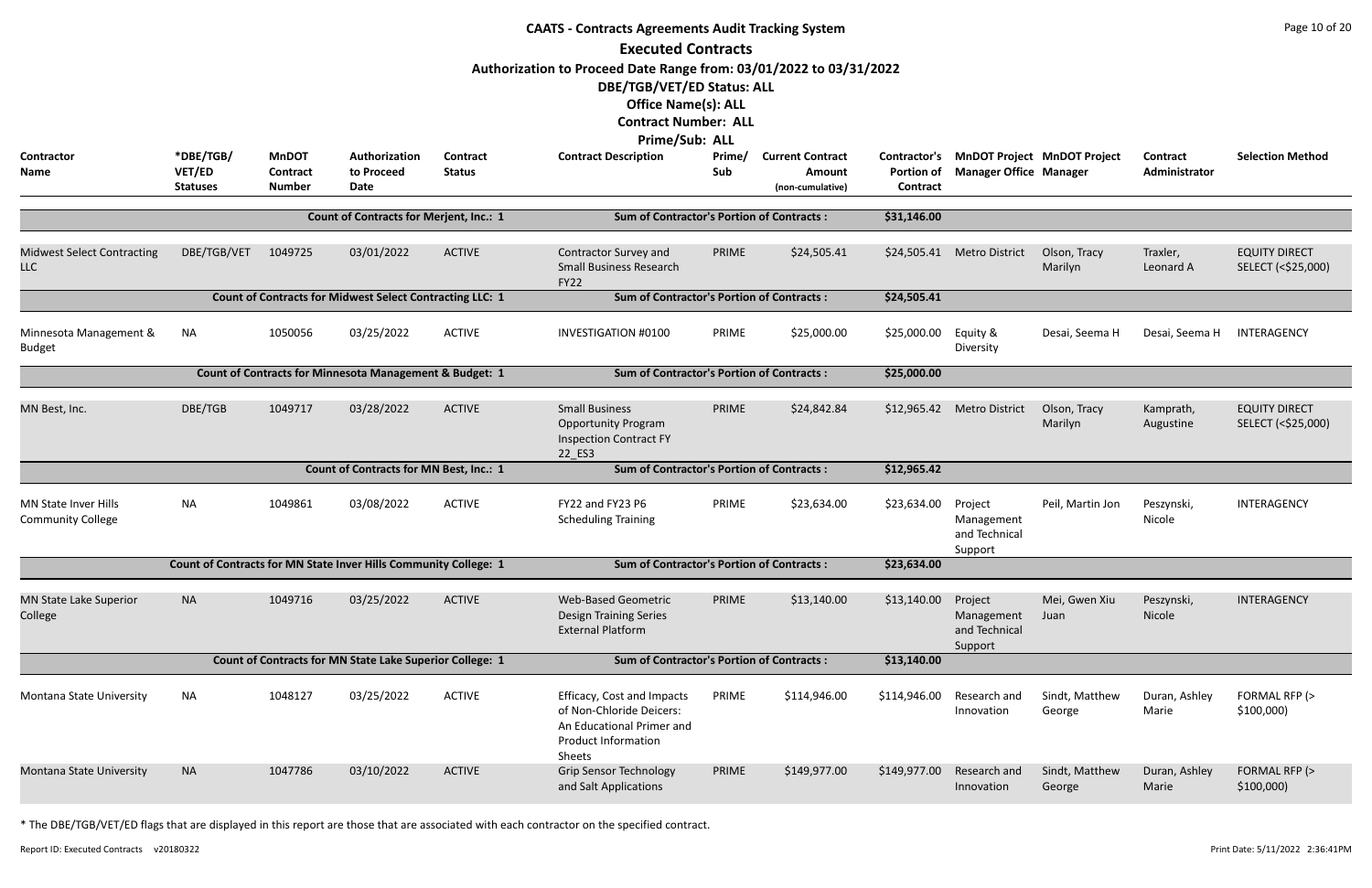| <b>CAATS - Contracts Agreements Audit Tracking System</b> |                                        |                                                  |                                                                    |                                  |                                                                             |               |                                                       |                                                      |                                                   |                                    |                           |                                           |  |
|-----------------------------------------------------------|----------------------------------------|--------------------------------------------------|--------------------------------------------------------------------|----------------------------------|-----------------------------------------------------------------------------|---------------|-------------------------------------------------------|------------------------------------------------------|---------------------------------------------------|------------------------------------|---------------------------|-------------------------------------------|--|
|                                                           |                                        |                                                  |                                                                    |                                  | <b>Executed Contracts</b>                                                   |               |                                                       |                                                      |                                                   |                                    |                           |                                           |  |
|                                                           |                                        |                                                  |                                                                    |                                  | Authorization to Proceed Date Range from: 03/01/2022 to 03/31/2022          |               |                                                       |                                                      |                                                   |                                    |                           |                                           |  |
|                                                           |                                        |                                                  |                                                                    |                                  | DBE/TGB/VET/ED Status: ALL                                                  |               |                                                       |                                                      |                                                   |                                    |                           |                                           |  |
|                                                           |                                        |                                                  |                                                                    |                                  | <b>Office Name(s): ALL</b>                                                  |               |                                                       |                                                      |                                                   |                                    |                           |                                           |  |
|                                                           |                                        |                                                  |                                                                    |                                  | <b>Contract Number: ALL</b>                                                 |               |                                                       |                                                      |                                                   |                                    |                           |                                           |  |
|                                                           |                                        |                                                  |                                                                    |                                  | <b>Prime/Sub: ALL</b>                                                       |               |                                                       |                                                      |                                                   |                                    |                           |                                           |  |
| Contractor<br>Name                                        | *DBE/TGB/<br>VET/ED<br><b>Statuses</b> | <b>MnDOT</b><br><b>Contract</b><br><b>Number</b> | Authorization<br>to Proceed<br><b>Date</b>                         | <b>Contract</b><br><b>Status</b> | <b>Contract Description</b>                                                 | Prime/<br>Sub | <b>Current Contract</b><br>Amount<br>(non-cumulative) | Contractor's<br><b>Portion of</b><br><b>Contract</b> | <b>Manager Office Manager</b>                     | <b>MnDOT Project MnDOT Project</b> | Contract<br>Administrator | <b>Selection Method</b>                   |  |
|                                                           |                                        |                                                  | <b>Count of Contracts for Montana State University: 2</b>          |                                  | <b>Sum of Contractor's Portion of Contracts:</b>                            |               |                                                       | \$264,923.00                                         |                                                   |                                    |                           |                                           |  |
|                                                           |                                        |                                                  |                                                                    |                                  |                                                                             |               |                                                       |                                                      |                                                   |                                    |                           |                                           |  |
| Moriarty Scheduling Services,<br>LLC                      | DBE/TGB                                | 1049972                                          | 03/25/2022                                                         | <b>ACTIVE</b>                    | CPM Scheduling and<br><b>MnDOT</b>                                          | PRIME         | \$10,200.00                                           | \$10,200.00                                          | Maintenance                                       | Kufner, Wendy                      | Peszynski,<br>Nicole      | PRE-QUALIFICATION<br><b>DIRECT SELECT</b> |  |
| Moriarty Scheduling Services,<br>LLC                      | DBE/TGB                                | 1049750                                          | 03/08/2022                                                         | <b>ACTIVE</b>                    | CPM Schedule Review for<br>SP 1810-99 and SP 3307-43                        | PRIME         | \$54,294.36                                           | \$54,294.36                                          | District 3                                        | Walton, Nathan                     | Peszynski,<br>Nicole      | PRE-QUALIFICATION<br><b>DIRECT SELECT</b> |  |
|                                                           |                                        |                                                  | <b>Count of Contracts for Moriarty Scheduling Services, LLC: 2</b> |                                  | <b>Sum of Contractor's Portion of Contracts:</b>                            |               |                                                       | \$64,494.36                                          |                                                   |                                    |                           |                                           |  |
|                                                           |                                        |                                                  |                                                                    |                                  |                                                                             |               |                                                       |                                                      |                                                   |                                    |                           |                                           |  |
| <b>MSA Professional Services,</b><br>Inc.                 | <b>NA</b>                              | 1049480                                          | 03/01/2022                                                         | <b>ACTIVE</b>                    | <b>Baxter Headquarters Fuel</b><br><b>System Construction</b><br>Monitoring | PRIME         | \$15,950.58                                           | \$15,950.58                                          | Environmental<br>Stewardship                      | Boock, Alyssa                      | Anderson,<br>Debra        | PRE-QUALIFICATION<br><b>DIRECT SELECT</b> |  |
|                                                           |                                        |                                                  | Count of Contracts for MSA Professional Services, Inc.: 1          |                                  | <b>Sum of Contractor's Portion of Contracts:</b>                            | \$15,950.58   |                                                       |                                                      |                                                   |                                    |                           |                                           |  |
| NAVYA INC.                                                | <b>NA</b>                              | 1045994                                          | 03/25/2022                                                         | <b>ACTIVE</b>                    | White Bear Lake AV                                                          | <b>SUB</b>    | \$896,624.79                                          | \$429,296.40                                         | CAV-X                                             | Johnson, Cory J                    | Arneson, Kelly            | FORMAL RFP (>                             |  |
|                                                           |                                        |                                                  |                                                                    |                                  | Shuttle                                                                     |               |                                                       |                                                      |                                                   |                                    | A                         | \$100,000                                 |  |
|                                                           |                                        |                                                  | <b>Count of Contracts for NAVYA INC.: 1</b>                        |                                  | <b>Sum of Contractor's Portion of Contracts:</b>                            |               |                                                       | \$429,296.40                                         |                                                   |                                    |                           |                                           |  |
| Nebraska Department of<br>Roads                           | NA                                     | 1048465                                          | 03/25/2022                                                         | <b>ACTIVE</b>                    | MnDOT MASH TL-3 Thrie<br>Beam Bullnose Installation<br>Manual               | PRIME         | \$110,761.00                                          | \$110,761.00                                         | Project<br>Management<br>and Technical<br>Support | Yang, Khamsai                      | Brand, Melissa<br>Marie   | <b>JOINT POWER</b>                        |  |
|                                                           |                                        |                                                  | <b>Count of Contracts for Nebraska Department of Roads: 1</b>      |                                  | <b>Sum of Contractor's Portion of Contracts:</b>                            |               |                                                       | \$110,761.00                                         |                                                   |                                    |                           |                                           |  |
| O'C ADR, LLC                                              | <b>NA</b>                              | 1049752                                          | 03/03/2022                                                         | <b>CLOSED</b>                    | <b>Court Ordered Mediation:</b><br>MnDOT vs. Shafer<br>Contracting Co.      | PRIME         | \$4,950.00                                            | \$4,950.00                                           | District 6                                        | Thompson,<br>Tory L                | Peszynski,<br>Nicole      | <b>DIRECT SELECT</b>                      |  |
|                                                           |                                        |                                                  | Count of Contracts for O'C ADR, LLC: 1                             |                                  | <b>Sum of Contractor's Portion of Contracts:</b>                            |               |                                                       | \$4,950.00                                           |                                                   |                                    |                           |                                           |  |
| Oertel Architects, Ltd.                                   | NA                                     | 1049843                                          | 03/25/2022                                                         | <b>ACTIVE</b>                    | New MnDOT Clearwater<br><b>Truck Station</b>                                | PRIME         | \$683,395.00                                          | \$683,395.00                                         | Maintenance                                       | Wiens, Royce<br>John               | Friberg,<br>Michael       | <b>OTHER</b>                              |  |
|                                                           |                                        |                                                  | Count of Contracts for Oertel Architects, Ltd.: 1                  |                                  | <b>Sum of Contractor's Portion of Contracts:</b>                            |               |                                                       | \$683,395.00                                         |                                                   |                                    |                           |                                           |  |
|                                                           |                                        |                                                  |                                                                    |                                  |                                                                             |               |                                                       |                                                      |                                                   |                                    |                           |                                           |  |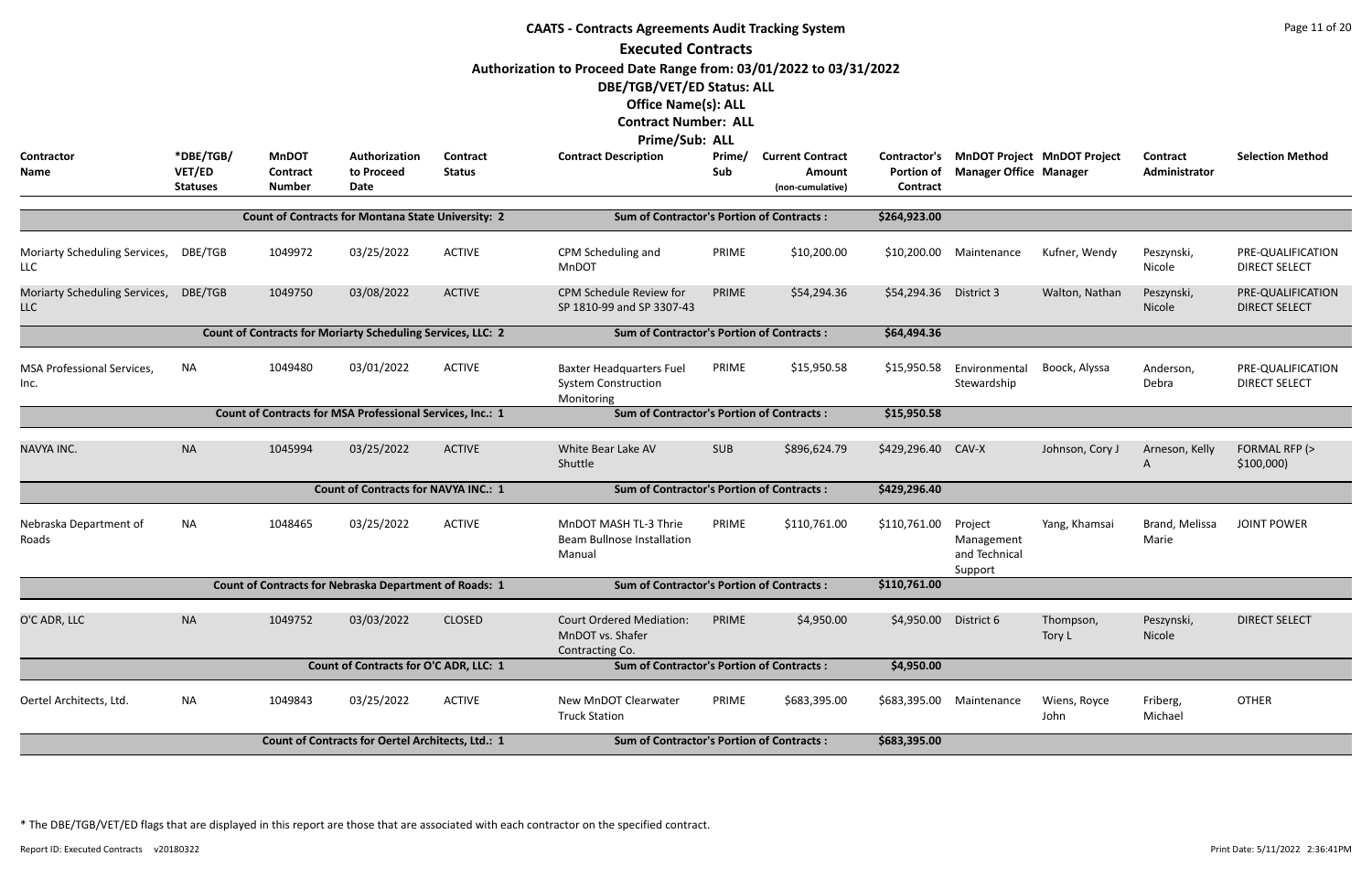## **CAATS - Contracts Agreements Audit Tracking System Executed Contracts Authorization to Proceed Date Range from: 03/01/2022 to 03/31/2022 DBE/TGB/VET/ED Status: ALL Office Name(s): ALL Contract Number: ALL Prime/Sub: ALL**

| <b>Contractor</b><br>Name                                                             | *DBE/TGB/<br>VET/ED<br><b>Statuses</b> | <b>MnDOT</b><br><b>Contract</b><br><b>Number</b> | Authorization<br>to Proceed<br><b>Date</b>                        | <b>Contract</b><br><b>Status</b> | LIIIIC/JUN. ULL<br><b>Contract Description</b>                                                      | Prime/<br>Sub | <b>Current Contract</b><br>Amount<br>(non-cumulative) | Contractor's<br><b>Portion of</b><br>Contract | <b>Manager Office Manager</b>                     | <b>MnDOT Project MnDOT Project</b> | <b>Contract</b><br>Administrator | <b>Selection Method</b>                     |
|---------------------------------------------------------------------------------------|----------------------------------------|--------------------------------------------------|-------------------------------------------------------------------|----------------------------------|-----------------------------------------------------------------------------------------------------|---------------|-------------------------------------------------------|-----------------------------------------------|---------------------------------------------------|------------------------------------|----------------------------------|---------------------------------------------|
| Pace Analytical Services, Inc.                                                        | <b>NA</b>                              | 1049446                                          | 03/17/2022                                                        | <b>ACTIVE</b>                    | Glencoe Roundabout<br>Phase II Investigation and<br><b>Brownfield Regulatory</b><br>Assistance      | <b>SUB</b>    | \$83,470.17                                           | \$23,405.00                                   | Environmental<br>Stewardship                      | Boben, Carolyn<br>Lorraine         | Anderson,<br>Debra               | PRE-QUALIFICATION<br><b>DIRECT SELECT</b>   |
| Pace Analytical Services, Inc.                                                        | NA                                     | 1049529                                          | 03/11/2022                                                        | <b>ACTIVE</b>                    | <b>Marshall to Minnesota</b><br><b>Construction Monitoring</b><br>Oversight Contract                | <b>SUB</b>    | \$99,822.70                                           | \$10,070.00                                   | Environmental<br>Stewardship                      | Boben, Carolyn<br>Lorraine         | Anderson,<br>Debra               | PRE-QUALIFICATION<br><b>DIRECT SELECT</b>   |
|                                                                                       |                                        |                                                  | <b>Count of Contracts for Pace Analytical Services, Inc.: 2</b>   |                                  | <b>Sum of Contractor's Portion of Contracts:</b>                                                    |               |                                                       | \$33,475.00                                   |                                                   |                                    |                                  |                                             |
| Patchin Messner Appraisals,<br>Inc. dba Patchin Messner                               | <b>NA</b>                              | 1049956                                          | 03/23/2022                                                        | <b>ACTIVE</b>                    | Parcels 241C & 241D along<br>494 Corridor between<br>Highways 77 and 100                            | PRIME         | \$10,000.00                                           | \$10,000.00                                   | <b>Metro District</b>                             | Mascari, John C                    | Hebert, Joshua<br>Phillip        | PRE-QUALIFICATION<br><b>DIRECT SELECT</b>   |
| Patchin Messner Appraisals,<br>Inc. dba Patchin Messner                               | NA                                     | 1049677                                          | 03/04/2022                                                        | <b>ACTIVE</b>                    | Fair Market Appraisals for<br>Conveyance 2021-0066 &<br>2021-0067                                   | PRIME         | \$8,000.00                                            | \$8,000.00                                    | Land<br>Management                                | Currell, James<br>Lewis            | Peszynski,<br>Nicole             | PRE-QUALIFICATION<br><b>DIRECT SELECT</b>   |
| Count of Contracts for Patchin Messner Appraisals, Inc. dba Patchin Messner Valuation |                                        |                                                  |                                                                   | <b>Counselors: 2</b>             | <b>Sum of Contractor's Portion of Contracts:</b>                                                    |               |                                                       | \$18,000.00                                   |                                                   |                                    |                                  |                                             |
| <b>Professional Engineering</b><br>Services, Ltd.                                     | DBE/TGB                                | 1049826                                          | 03/11/2022                                                        | <b>ACTIVE</b>                    | <b>Special Provision Revisions</b><br>and Improved Framework                                        | PRIME         | \$28,544.00                                           | \$28,544.00                                   | Project<br>Management<br>and Technical<br>Support | Styrbicki,<br>Thomas               | Peszynski,<br>Nicole             | PRE-QUALIFICATION<br><b>DIRECT SELECT</b>   |
| <b>Professional Engineering</b><br>Services, Ltd.                                     | DBE/TGB                                | 1034126W03                                       | 03/08/2022                                                        | <b>ACTIVE</b>                    | <b>Materials Testing and</b><br>Construction Inspection<br>Services for 2 Projects in<br>District 6 | SUB           | \$490,061.81                                          | \$107,078.81                                  | District 6                                        | Wellner, Adam<br>John              | Arneson, Kelly<br>A              | <b>MASTER CONTRACT</b><br><b>WORK ORDER</b> |
|                                                                                       |                                        |                                                  | Count of Contracts for Professional Engineering Services, Ltd.: 2 |                                  | <b>Sum of Contractor's Portion of Contracts:</b>                                                    |               |                                                       | \$135,622.81                                  |                                                   |                                    |                                  |                                             |
| <b>Professional Service</b><br>Industries, Inc.                                       | <b>NA</b>                              | 1049604                                          | 03/11/2022                                                        | <b>ACTIVE</b>                    | Bridges 27882 & 27883<br>Asbestos & Regulated<br>Waste Assessment for<br><b>Bridge Demolition</b>   | PRIME         | \$5,282.51                                            | \$5,282.51                                    | Environmental<br>Stewardship                      | Klein,<br>Jacqueline               | Anderson,<br>Debra               | PRE-QUALIFICATION<br><b>DIRECT SELECT</b>   |
|                                                                                       |                                        |                                                  | Count of Contracts for Professional Service Industries, Inc.: 1   |                                  | <b>Sum of Contractor's Portion of Contracts:</b>                                                    |               |                                                       | \$5,282.51                                    |                                                   |                                    |                                  |                                             |
| PUSH STRATEGIST LLC                                                                   | <b>TGB</b>                             | 1049731                                          | 03/08/2022                                                        | <b>ACTIVE</b>                    | <b>Refugee Small Business</b><br>Research FY 22                                                     | PRIME         | \$25,000.00                                           | \$25,000.00                                   | Metro District                                    | Olson, Tracy<br>Marilyn            | Hebert, Joshua<br>Phillip        | <b>EQUITY DIRECT</b><br>SELECT (<\$25,000)  |
|                                                                                       |                                        |                                                  | Count of Contracts for PUSH STRATEGIST LLC: 1                     |                                  | <b>Sum of Contractor's Portion of Contracts:</b>                                                    |               |                                                       | \$25,000.00                                   |                                                   |                                    |                                  |                                             |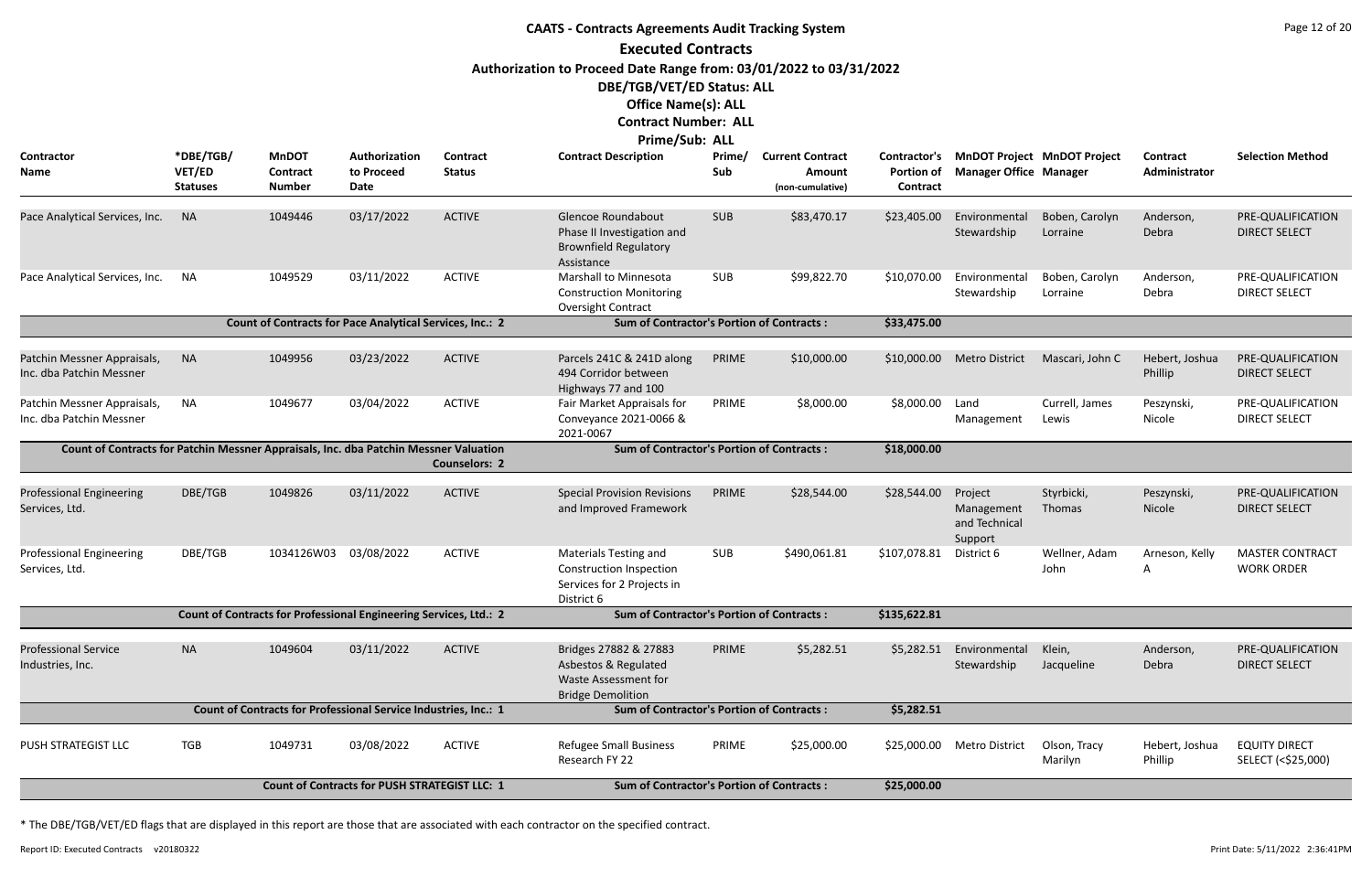|                                                           |                                                                                  |                                           |                                                      |                                  | <b>CAATS - Contracts Agreements Audit Tracking System</b>                                                                  |               |                                                              |                                                      |                               |                                    |                           | Page 13 of 20                                     |
|-----------------------------------------------------------|----------------------------------------------------------------------------------|-------------------------------------------|------------------------------------------------------|----------------------------------|----------------------------------------------------------------------------------------------------------------------------|---------------|--------------------------------------------------------------|------------------------------------------------------|-------------------------------|------------------------------------|---------------------------|---------------------------------------------------|
|                                                           |                                                                                  |                                           |                                                      |                                  | <b>Executed Contracts</b>                                                                                                  |               |                                                              |                                                      |                               |                                    |                           |                                                   |
|                                                           |                                                                                  |                                           |                                                      |                                  | Authorization to Proceed Date Range from: 03/01/2022 to 03/31/2022                                                         |               |                                                              |                                                      |                               |                                    |                           |                                                   |
|                                                           |                                                                                  |                                           |                                                      |                                  | DBE/TGB/VET/ED Status: ALL                                                                                                 |               |                                                              |                                                      |                               |                                    |                           |                                                   |
|                                                           |                                                                                  |                                           |                                                      |                                  | <b>Office Name(s): ALL</b>                                                                                                 |               |                                                              |                                                      |                               |                                    |                           |                                                   |
|                                                           |                                                                                  |                                           |                                                      |                                  | <b>Contract Number: ALL</b>                                                                                                |               |                                                              |                                                      |                               |                                    |                           |                                                   |
|                                                           |                                                                                  |                                           |                                                      |                                  | Prime/Sub: ALL                                                                                                             |               |                                                              |                                                      |                               |                                    |                           |                                                   |
| <b>Contractor</b><br>Name                                 | *DBE/TGB/<br>VET/ED<br><b>Statuses</b>                                           | <b>MnDOT</b><br>Contract<br><b>Number</b> | Authorization<br>to Proceed<br>Date                  | <b>Contract</b><br><b>Status</b> | <b>Contract Description</b>                                                                                                | Prime/<br>Sub | <b>Current Contract</b><br><b>Amount</b><br>(non-cumulative) | <b>Contractor's</b><br>Portion of<br><b>Contract</b> | <b>Manager Office Manager</b> | <b>MnDOT Project MnDOT Project</b> | Contract<br>Administrator | <b>Selection Method</b>                           |
| Quantum Spatial, Inc.                                     | <b>NA</b>                                                                        | 1049802                                   | 03/25/2022                                           | <b>ACTIVE</b>                    | Aerial imagery acquisition                                                                                                 | PRIME         | \$75,300.00                                                  | \$75,300.00                                          | Land<br>Management            | McLane,<br>Michael Joseph          | Smith, Adam<br>Eric       | PRE-QUALIFICATION<br><b>DIRECT SELECT</b>         |
|                                                           |                                                                                  |                                           | Count of Contracts for Quantum Spatial, Inc.: 1      |                                  | <b>Sum of Contractor's Portion of Contracts:</b>                                                                           |               |                                                              | \$75,300.00                                          |                               |                                    |                           |                                                   |
| Ramboll US Consulting, Inc.<br>fka Ramboll US Corporation | <b>NA</b>                                                                        | 1049529                                   | 03/11/2022                                           | <b>ACTIVE</b>                    | <b>Marshall to Minnesota</b><br><b>Construction Monitoring</b><br>Oversight Contract                                       | PRIME         | \$99,822.70                                                  | \$89,752.70                                          | Environmental<br>Stewardship  | Boben, Carolyn<br>Lorraine         | Anderson,<br>Debra        | PRE-QUALIFICATION<br><b>DIRECT SELECT</b>         |
| Ramboll US Consulting, Inc.<br>fka Ramboll US Corporation | <b>NA</b>                                                                        | 1049524                                   | 03/08/2022                                           | <b>ACTIVE</b>                    | Iron Junction Construction<br>Monitoring Oversight<br>Contract                                                             | PRIME         | \$54,659.68                                                  | \$54,659.68                                          | Environmental<br>Stewardship  | Boben, Carolyn<br>Lorraine         | Anderson,<br>Debra        | PRE-QUALIFICATION<br><b>DIRECT SELECT</b>         |
| Ramboll US Consulting, Inc.<br>fka Ramboll US Corporation | <b>NA</b>                                                                        | 1049676                                   | 03/04/2022                                           | <b>ACTIVE</b>                    | <b>Regulatory Assistance</b>                                                                                               | PRIME         | \$12,541.60                                                  | \$12,541.60                                          | Environmental<br>Stewardship  | Boben, Carolyn<br>Lorraine         | Anderson,<br>Debra        | PRE-QUALIFICATION<br><b>DIRECT SELECT</b>         |
|                                                           | Count of Contracts for Ramboll US Consulting, Inc. fka Ramboll US Corporation: 3 |                                           |                                                      |                                  | <b>Sum of Contractor's Portion of Contracts:</b>                                                                           |               |                                                              | \$156,953.98                                         |                               |                                    |                           |                                                   |
| Rani Engineering, LLC                                     | DBE/TGB/VET                                                                      | 1048452                                   | 03/25/2022                                           | <b>ACTIVE</b>                    | Preliminary and Final<br>Design for Intersection<br>Safety Improvements at<br>US14 & CSAH9 in Olmsted<br>County, Minnesota | <b>SUB</b>    | \$355,693.99                                                 |                                                      | District 6                    | Austin, Thomas<br>W                | Sayeweh,<br>Prentiss      | PRE-QUALIFICATION<br>ANNOUNCEMENT                 |
|                                                           |                                                                                  |                                           | Count of Contracts for Rani Engineering, LLC: 1      |                                  | <b>Sum of Contractor's Portion of Contracts:</b>                                                                           |               |                                                              |                                                      |                               |                                    |                           |                                                   |
| RLS Valuation, Inc.                                       | <b>NA</b>                                                                        | 1049883                                   | 03/28/2022                                           | <b>ACTIVE</b>                    | Minimum Compensation<br>Analysis for parcel 339                                                                            | PRIME         | \$3,950.00                                                   | \$3,950.00                                           | Metro District                | Mascari, John C                    | Traxler,<br>Leonard A     | PRE-QUALIFICATION<br><b>DIRECT SELECT</b>         |
|                                                           |                                                                                  |                                           | <b>Count of Contracts for RLS Valuation, Inc.: 1</b> |                                  | <b>Sum of Contractor's Portion of Contracts:</b>                                                                           |               |                                                              | \$3,950.00                                           |                               |                                    |                           |                                                   |
| Safety Signs, LLC                                         | DBE/TGB                                                                          | 1049787                                   | 03/25/2022                                           | <b>ACTIVE</b>                    | TH62 East Crosstown Video<br>Project                                                                                       | <b>SUB</b>    | \$99,975.00                                                  | \$6,293.00                                           | <b>Metro District</b>         | Daleiden, Lee<br>N                 | Thurner,<br>Jodeen P      | PRE-QUALIFICATION<br><b>DIRECT SELECT</b>         |
|                                                           |                                                                                  |                                           | Count of Contracts for Safety Signs, LLC: 1          |                                  | <b>Sum of Contractor's Portion of Contracts:</b>                                                                           |               |                                                              | \$6,293.00                                           |                               |                                    |                           |                                                   |
| Saint Paul City                                           | <b>NA</b>                                                                        | 1028167W13 03/17/2022                     |                                                      | <b>ACTIVE</b>                    | St. Paul to do signal and<br>lighting design on 6215-117                                                                   | PRIME         | \$42,000.00                                                  |                                                      | \$42,000.00 Metro District    | Burton,<br>Elizabeth               | Traxler,<br>Leonard A     | <b>MASTER</b><br>PARTNERSHIP WORK<br><b>ORDER</b> |
| Saint Paul City                                           | <b>NA</b>                                                                        | 1046603                                   | 03/11/2022                                           | <b>ACTIVE</b>                    | <b>Robert Street</b><br><b>Reconstruction Project</b>                                                                      | PRIME         | \$2,323,115.01                                               | \$0.01                                               | <b>Metro District</b>         | Adamson,<br>Carolyn D              | Kamprath,<br>Augustine    | <b>JOINT POWER</b>                                |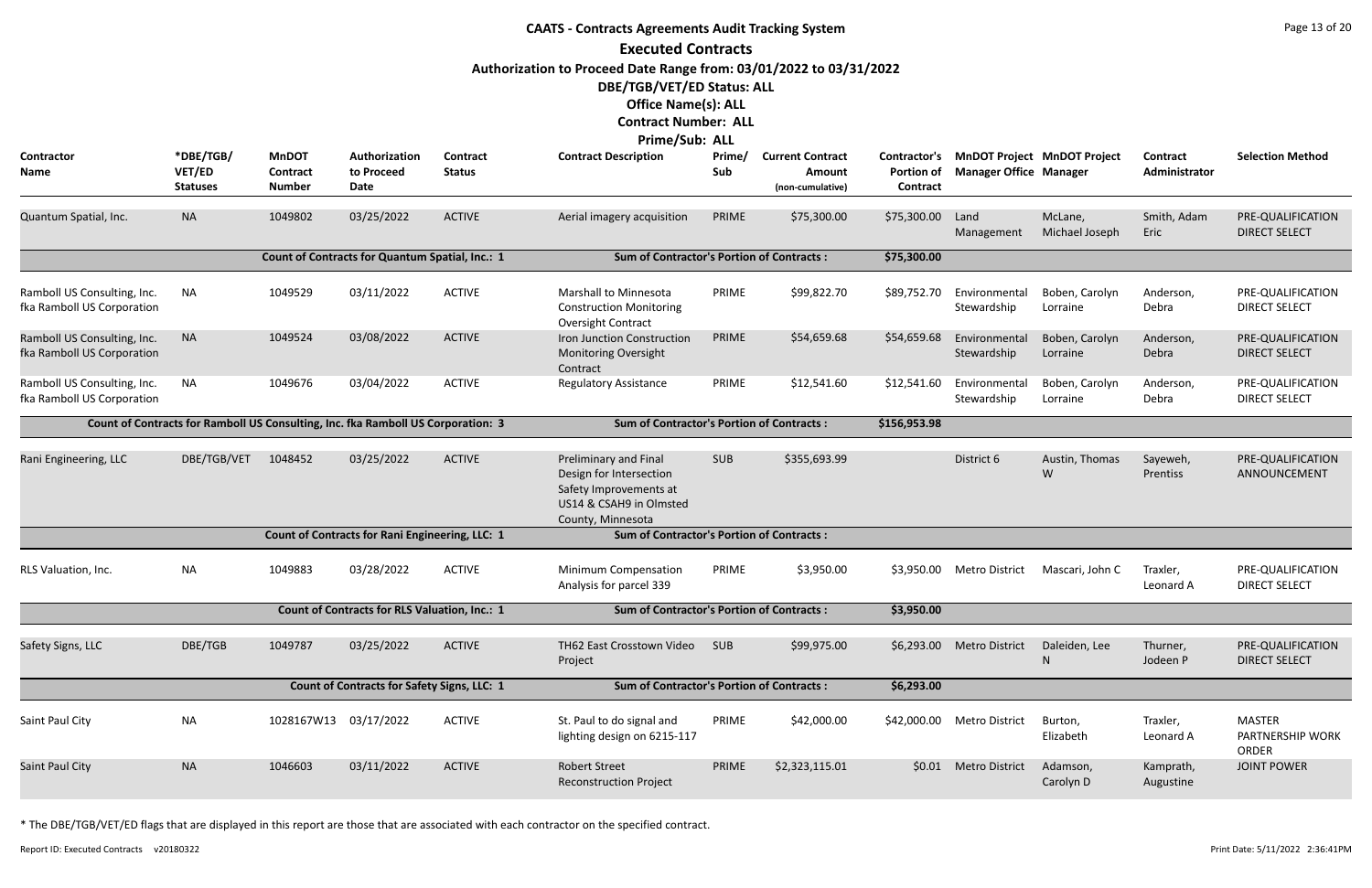|                                    |                                        |                                           |                                                           |                           | <b>CAATS - Contracts Agreements Audit Tracking System</b><br><b>Executed Contracts</b><br>Authorization to Proceed Date Range from: 03/01/2022 to 03/31/2022<br>DBE/TGB/VET/ED Status: ALL<br><b>Office Name(s): ALL</b><br><b>Contract Number: ALL</b> |               |                                                       |                                                      |                                                                     |                               |                           | Page 14 of 20                              |
|------------------------------------|----------------------------------------|-------------------------------------------|-----------------------------------------------------------|---------------------------|---------------------------------------------------------------------------------------------------------------------------------------------------------------------------------------------------------------------------------------------------------|---------------|-------------------------------------------------------|------------------------------------------------------|---------------------------------------------------------------------|-------------------------------|---------------------------|--------------------------------------------|
| Contractor<br>Name                 | *DBE/TGB/<br>VET/ED<br><b>Statuses</b> | <b>MnDOT</b><br>Contract<br><b>Number</b> | Authorization<br>to Proceed<br>Date                       | Contract<br><b>Status</b> | <b>Prime/Sub: ALL</b><br><b>Contract Description</b>                                                                                                                                                                                                    | Prime/<br>Sub | <b>Current Contract</b><br>Amount<br>(non-cumulative) | <b>Contractor's</b><br><b>Portion of</b><br>Contract | <b>MnDOT Project MnDOT Project</b><br><b>Manager Office Manager</b> |                               | Contract<br>Administrator | <b>Selection Method</b>                    |
|                                    |                                        |                                           | <b>Count of Contracts for Saint Paul City: 2</b>          |                           | <b>Sum of Contractor's Portion of Contracts:</b>                                                                                                                                                                                                        |               |                                                       | \$42,000.01                                          |                                                                     |                               |                           |                                            |
| Sambatek, Inc.                     | <b>NA</b>                              | 1049831                                   | 03/23/2022                                                | <b>ACTIVE</b>             | Highway 77/Cedar Avenue<br>Communication and<br>Engagement                                                                                                                                                                                              | SUB           | \$99,999.69                                           | \$28,483.23                                          | <b>Metro District</b>                                               | Walker, Kevin<br>Wayne        | Thurner,<br>Jodeen P      | PRE-QUALIFICATION<br><b>DIRECT SELECT</b>  |
| Sambatek, Inc.                     | <b>NA</b>                              | 1046603                                   | 03/11/2022                                                | <b>ACTIVE</b>             | <b>Robert Street</b><br><b>Reconstruction Project</b>                                                                                                                                                                                                   | <b>SUB</b>    | \$2,323,115.01                                        | \$97,737.80                                          | <b>Metro District</b>                                               | Adamson,<br>Carolyn D         | Kamprath,<br>Augustine    | <b>JOINT POWER</b>                         |
| Sambatek, Inc.                     | <b>NA</b>                              | 1049639                                   | 03/10/2022                                                | <b>ACTIVE</b>             | SB Opportunity Program<br>ADA Designs FY22-FY23<br>DS 1                                                                                                                                                                                                 | <b>SUB</b>    | \$99,917.42                                           | \$5,652.24                                           | <b>Metro District</b>                                               | Olson, Tracy<br>Marilyn       | Thurner,<br>Jodeen P      | PRE-QUALIFICATION<br><b>DIRECT SELECT</b>  |
|                                    |                                        |                                           | <b>Count of Contracts for Sambatek, Inc.: 3</b>           |                           | <b>Sum of Contractor's Portion of Contracts:</b>                                                                                                                                                                                                        |               |                                                       | \$131,873.27                                         |                                                                     |                               |                           |                                            |
| Short Elliott Hendrickson, Inc. NA |                                        | 1049437                                   | 03/23/2022                                                | <b>ACTIVE</b>             | TRS - Setting School Zone<br><b>Speed Limits</b>                                                                                                                                                                                                        | PRIME         | \$29,061.70                                           | \$29,061.70                                          | Research and<br>Innovation                                          | Sindt, Matthew<br>George      | Friberg,<br>Michael       | PRE-QUALIFICATION<br><b>DIRECT SELECT</b>  |
| Short Elliott Hendrickson, Inc. NA |                                        | 1049436                                   | 03/23/2022                                                | <b>ACTIVE</b>             | TRS - Automated Speed<br>Enforcement                                                                                                                                                                                                                    | PRIME         | \$29,811.41                                           | \$29,811.41                                          | Research and<br>Innovation                                          | Sindt, Matthew<br>George      | Friberg,<br>Michael       | PRE-QUALIFICATION<br><b>DIRECT SELECT</b>  |
|                                    |                                        |                                           | Count of Contracts for Short Elliott Hendrickson, Inc.: 2 |                           | <b>Sum of Contractor's Portion of Contracts:</b>                                                                                                                                                                                                        |               |                                                       | \$58,873.11                                          |                                                                     |                               |                           |                                            |
| Songhai Construction LLC           | DBE/TGB                                | 1049719                                   | 03/08/2022                                                | <b>ACTIVE</b>             | <b>Small Business</b><br><b>Opportunity Program</b><br><b>Inspection Contract FY</b><br>22_ES4                                                                                                                                                          | PRIME         | \$24,999.39                                           | \$24,999.39                                          | <b>Metro District</b>                                               | Haavisto,<br><b>Richard G</b> | Thurner,<br>Jodeen P      | <b>EQUITY DIRECT</b><br>SELECT (<\$25,000) |
|                                    |                                        |                                           | Count of Contracts for Songhai Construction LLC: 1        |                           | <b>Sum of Contractor's Portion of Contracts:</b>                                                                                                                                                                                                        |               |                                                       | \$24,999.39                                          |                                                                     |                               |                           |                                            |
| SRF Consulting Group, Inc.         | NA                                     | 1047022                                   | 03/18/2022                                                | <b>ACTIVE</b>             | Detail Design for State<br>Project (SP) 4204-40<br>(includes 2022 IJAA grant<br>application)                                                                                                                                                            | PRIME         | \$1,393,538.91                                        | \$1,047,680.29                                       | District 8                                                          | Vlaminck,<br>Jesse L          | Weller, Derek<br>Randall  | FORMAL RFP (><br>$$100,000$ )              |
| SRF Consulting Group, Inc.         | <b>NA</b>                              | 1048022                                   | 03/18/2022                                                | <b>ACTIVE</b>             | State Project 4814-56 and<br>State Project 1804-90 on<br>US169 adjacent to Mille<br>Lacs Lake                                                                                                                                                           | <b>SUB</b>    | \$1,035,972.84                                        | \$305,114.95 District 3                              |                                                                     | Schiller, Eric J              | Arneson, Kelly<br>A       | FORMAL RFP (><br>\$100,000                 |
| SRF Consulting Group, Inc.         | <b>NA</b>                              | 1049798                                   | 03/11/2022                                                | <b>ACTIVE</b>             | Arcade and 7th Traffic and<br>Parking Analysis                                                                                                                                                                                                          | PRIME         | \$64,743.47                                           | \$64,743.47                                          | <b>Metro District</b>                                               | Fackler,<br>Carolyn Marie     | Traxler,<br>Leonard A     | PRE-QUALIFICATION<br><b>DIRECT SELECT</b>  |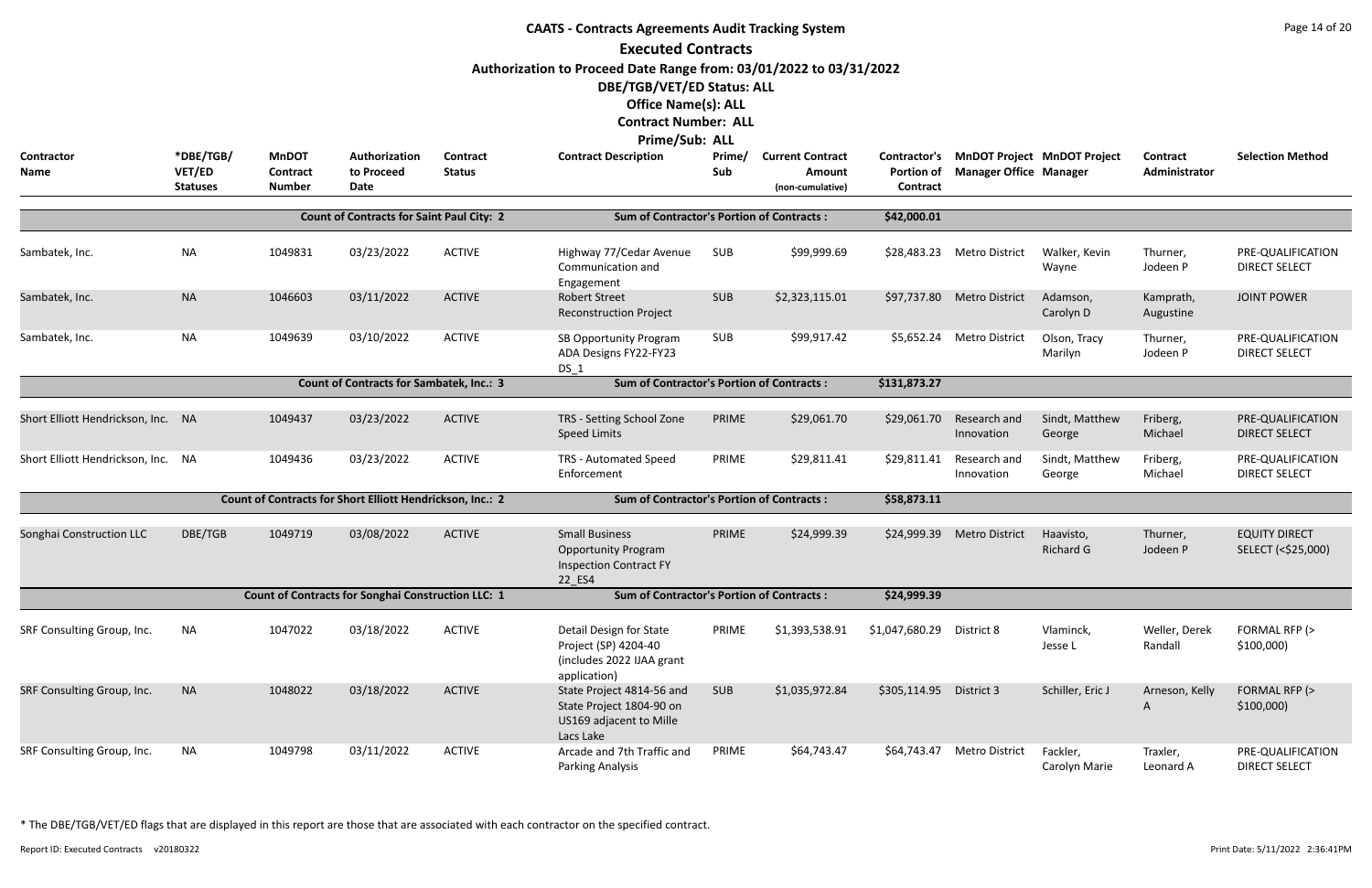# **CAATS - Contracts Agreements Audit Tracking System Executed Contracts Authorization to Proceed Date Range from: 03/01/2022 to 03/31/2022 DBE/TGB/VET/ED Status: ALL Office Name(s): ALL Contract Number: ALL**

|                                                 |                                               |                                           |                                                                   |                                  | Prime/Sub: ALL                                                                                             |               |                                                              |                                                      |                                                                     |                              |                           |                                             |
|-------------------------------------------------|-----------------------------------------------|-------------------------------------------|-------------------------------------------------------------------|----------------------------------|------------------------------------------------------------------------------------------------------------|---------------|--------------------------------------------------------------|------------------------------------------------------|---------------------------------------------------------------------|------------------------------|---------------------------|---------------------------------------------|
| Contractor<br>Name                              | *DBE/TGB/<br><b>VET/ED</b><br><b>Statuses</b> | <b>MnDOT</b><br>Contract<br><b>Number</b> | Authorization<br>to Proceed<br><b>Date</b>                        | <b>Contract</b><br><b>Status</b> | <b>Contract Description</b>                                                                                | Prime/<br>Sub | <b>Current Contract</b><br><b>Amount</b><br>(non-cumulative) | Contractor's<br><b>Portion of</b><br><b>Contract</b> | <b>MnDOT Project MnDOT Project</b><br><b>Manager Office Manager</b> |                              | Contract<br>Administrator | <b>Selection Method</b>                     |
| SRF Consulting Group, Inc.                      | <b>NA</b>                                     | 1034126W03                                | 03/08/2022                                                        | <b>ACTIVE</b>                    | <b>Materials Testing and</b><br><b>Construction Inspection</b><br>Services for 2 Projects in<br>District 6 | PRIME         | \$490,061.81                                                 | \$14,365.98                                          | District 6                                                          | Wellner, Adam<br>John        | Arneson, Kelly<br>A       | <b>MASTER CONTRACT</b><br><b>WORK ORDER</b> |
| SRF Consulting Group, Inc.                      | <b>NA</b>                                     | 1035061W07                                | 03/08/2022                                                        | <b>ACTIVE</b>                    | LANE CONVERSION FROM<br>FORD PARKWAY TO<br><b>MONTREAL AVE</b>                                             | <b>SUB</b>    | \$661,358.91                                                 |                                                      | \$14,348.71 Metro District                                          | Burton,<br>Elizabeth         | Arneson, Kelly<br>A       | <b>MASTER CONTRACT</b><br><b>WORK ORDER</b> |
| SRF Consulting Group, Inc.                      | <b>NA</b>                                     | 1049695                                   | 03/04/2022                                                        | <b>ACTIVE</b>                    | <b>Construction Design</b><br><b>Support for State Projects</b><br>(SP) 4310-93, 4310-94, and<br>6510-67   | PRIME         | \$99,959.64                                                  | \$78,195.24                                          | District 8                                                          | Sandoz,<br>Benjamin          | Weller, Derek<br>Randall  | PRE-QUALIFICATION<br><b>DIRECT SELECT</b>   |
| SRF Consulting Group, Inc.                      | <b>NA</b>                                     | 1049271                                   | 03/03/2022                                                        | <b>ACTIVE</b>                    | TRS - Bridge Drainage<br>Systems and Discharge to<br>Waterways                                             | PRIME         | \$34,500.67                                                  | \$34,500.67                                          | Research and<br>Innovation                                          | Sindt, Matthew<br>George     | Friberg,<br>Michael       | PRE-QUALIFICATION<br><b>DIRECT SELECT</b>   |
|                                                 |                                               |                                           | Count of Contracts for SRF Consulting Group, Inc.: 7              |                                  | <b>Sum of Contractor's Portion of Contracts:</b>                                                           |               |                                                              | \$1,558,949.31                                       |                                                                     |                              |                           |                                             |
| <b>Stantec Consulting Services</b><br>Inc.      | <b>NA</b>                                     | 1049392                                   | 03/01/2022                                                        | <b>ACTIVE</b>                    | <b>Redwood Falls Truck</b><br><b>Station Construction</b><br>Monitoring                                    | PRIME         | \$25,539.41                                                  | \$25,539.41                                          | Environmental<br>Stewardship                                        | Boock, Alyssa                | Anderson,<br>Debra        | PRE-QUALIFICATION<br><b>DIRECT SELECT</b>   |
| <b>Stantec Consulting Services</b><br>Inc.      | <b>NA</b>                                     | 1049411                                   | 03/01/2022                                                        | <b>ACTIVE</b>                    | Asbestos & Regulated<br>Waste Assessment and<br>Oversight - Thief River<br><b>Falls Truck Station</b>      | PRIME         | \$31,362.43                                                  | \$31,362.43                                          | Environmental<br>Stewardship                                        | Allen-Murley,<br>Summer Sara | Anderson,<br>Debra        | PRE-QUALIFICATION<br><b>DIRECT SELECT</b>   |
| <b>Stantec Consulting Services</b><br>Inc.      | <b>NA</b>                                     | 1049341                                   | 03/01/2022                                                        | <b>ACTIVE</b>                    | Asbestos and Regulated<br>Waste Assessment and<br>Oversight - Detroit Lakes<br>Headquarters                | PRIME         | \$25,997.37                                                  | \$25,997.37                                          | Environmental<br>Stewardship                                        | Allen-Murley,<br>Summer Sara | Anderson,<br>Debra        | PRE-QUALIFICATION<br><b>DIRECT SELECT</b>   |
|                                                 |                                               |                                           | <b>Count of Contracts for Stantec Consulting Services Inc.: 3</b> |                                  | <b>Sum of Contractor's Portion of Contracts:</b>                                                           |               |                                                              | \$82,899.21                                          |                                                                     |                              |                           |                                             |
| T2 UES, Inc. dba T2 Utility<br><b>Engineers</b> | <b>NA</b>                                     | 1046603                                   | 03/11/2022                                                        | <b>ACTIVE</b>                    | <b>Robert Street</b><br><b>Reconstruction Project</b>                                                      | <b>SUB</b>    | \$2,323,115.01                                               |                                                      | \$52,818.51 Metro District                                          | Adamson,<br>Carolyn D        | Kamprath,<br>Augustine    | <b>JOINT POWER</b>                          |
|                                                 |                                               |                                           | Count of Contracts for T2 UES, Inc. dba T2 Utility Engineers: 1   |                                  | <b>Sum of Contractor's Portion of Contracts:</b>                                                           |               |                                                              | \$52,818.51                                          |                                                                     |                              |                           |                                             |
| TestAmerica Laboratories,<br>Inc.               | <b>NA</b>                                     | 1049215                                   | 03/31/2022                                                        | <b>ACTIVE</b>                    | <b>Construction Monitoring</b><br>Oversight - Hwy 13 Freight<br>Improvements - Savage                      | <b>SUB</b>    | \$453,136.10                                                 | \$22,875.00                                          | Environmental<br>Stewardship                                        | Berger, John T               | Anderson,<br>Debra        | PRE-QUALIFICATION<br>ANNOUNCEMENT           |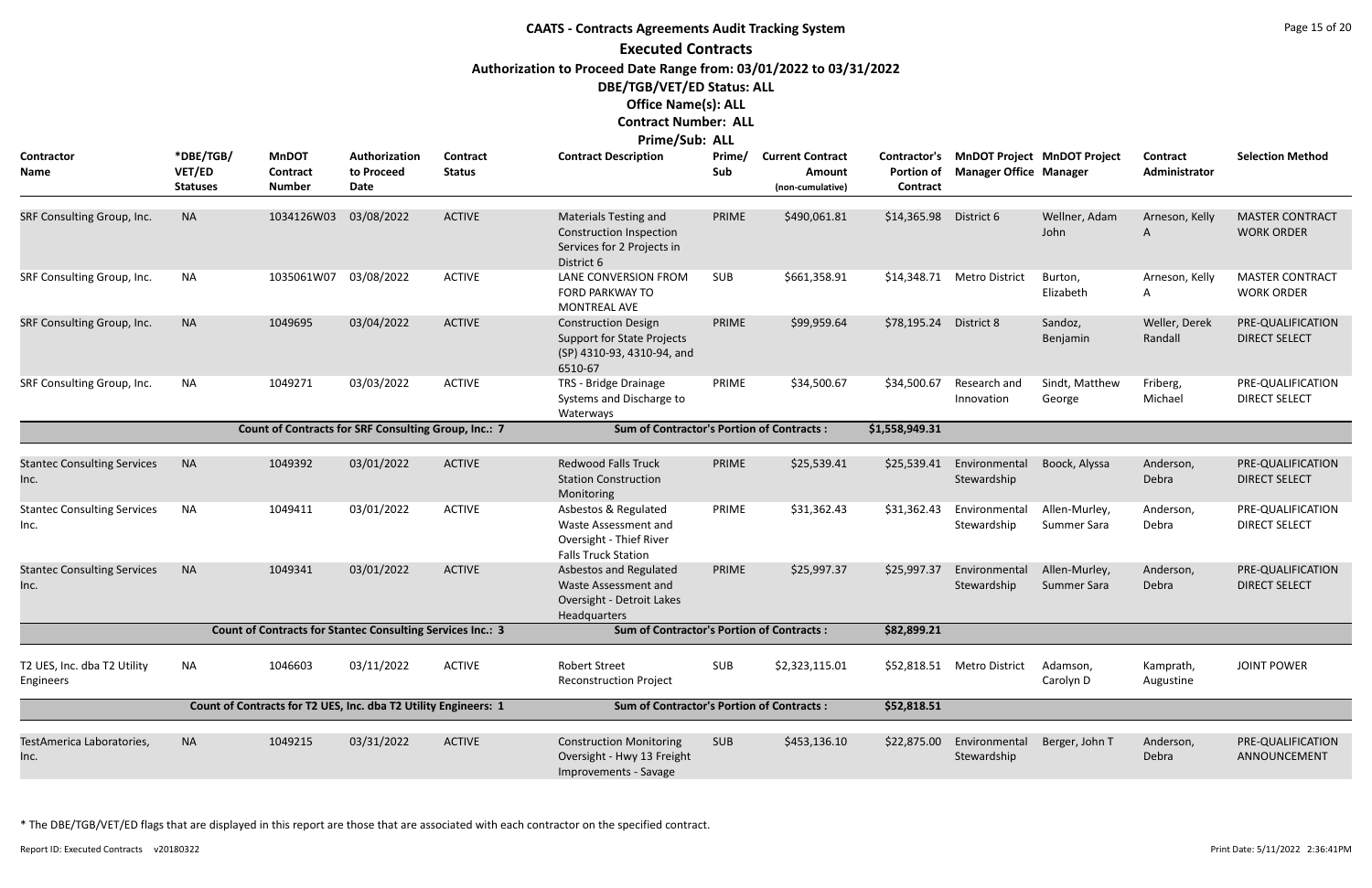|                                                       |                                        |                                                                              |                                                 |                           | <b>CAATS - Contracts Agreements Audit Tracking System</b>                                      |               |                                                       |                               |                                                                           |                            |                           | Page 16 of 20                               |
|-------------------------------------------------------|----------------------------------------|------------------------------------------------------------------------------|-------------------------------------------------|---------------------------|------------------------------------------------------------------------------------------------|---------------|-------------------------------------------------------|-------------------------------|---------------------------------------------------------------------------|----------------------------|---------------------------|---------------------------------------------|
|                                                       |                                        |                                                                              |                                                 |                           | <b>Executed Contracts</b>                                                                      |               |                                                       |                               |                                                                           |                            |                           |                                             |
|                                                       |                                        |                                                                              |                                                 |                           | Authorization to Proceed Date Range from: 03/01/2022 to 03/31/2022                             |               |                                                       |                               |                                                                           |                            |                           |                                             |
|                                                       |                                        |                                                                              |                                                 |                           | DBE/TGB/VET/ED Status: ALL                                                                     |               |                                                       |                               |                                                                           |                            |                           |                                             |
|                                                       |                                        |                                                                              |                                                 |                           | <b>Office Name(s): ALL</b>                                                                     |               |                                                       |                               |                                                                           |                            |                           |                                             |
|                                                       |                                        |                                                                              |                                                 |                           | <b>Contract Number: ALL</b>                                                                    |               |                                                       |                               |                                                                           |                            |                           |                                             |
|                                                       |                                        |                                                                              |                                                 |                           | <b>Prime/Sub: ALL</b>                                                                          |               |                                                       |                               |                                                                           |                            |                           |                                             |
| Contractor<br><b>Name</b>                             | *DBE/TGB/<br>VET/ED<br><b>Statuses</b> | <b>MnDOT</b><br><b>Contract</b><br><b>Number</b>                             | Authorization<br>to Proceed<br>Date             | Contract<br><b>Status</b> | <b>Contract Description</b>                                                                    | Prime/<br>Sub | <b>Current Contract</b><br>Amount<br>(non-cumulative) | <b>Portion of</b><br>Contract | Contractor's MnDOT Project MnDOT Project<br><b>Manager Office Manager</b> |                            | Contract<br>Administrator | <b>Selection Method</b>                     |
| TestAmerica Laboratories,<br>Inc.                     | <b>NA</b>                              | 1049473                                                                      | 03/04/2022                                      | <b>ACTIVE</b>             | <b>West Concord Phase I ESA</b><br>Update, Phase II Drilling,<br>and Regulatory Assistance     | <b>SUB</b>    | \$99,999.57                                           | \$24,138.00                   | Environmental<br>Stewardship                                              | Ustipak, Kelsi<br>Rae      | Anderson,<br>Debra        | PRE-QUALIFICATION<br><b>DIRECT SELECT</b>   |
|                                                       |                                        | Count of Contracts for TestAmerica Laboratories, Inc.: 2                     |                                                 |                           | <b>Sum of Contractor's Portion of Contracts:</b>                                               |               |                                                       | \$47,013.00                   |                                                                           |                            |                           |                                             |
| The League of Analysis, Inc.                          | <b>NA</b>                              | 1049828                                                                      | 03/03/2022                                      | <b>ACTIVE</b>             | <b>Business Analysis Boot</b>                                                                  | PRIME         | \$4,800.00                                            | \$4,800.00                    | Administration Rust, Robin                                                |                            | Peszynski,                | <b>ANNUAL PLAN</b>                          |
|                                                       |                                        |                                                                              |                                                 |                           | Camp                                                                                           |               |                                                       |                               |                                                                           |                            | Nicole                    | <b>CONTRACT</b>                             |
|                                                       |                                        | Count of Contracts for The League of Analysis, Inc.: 1                       |                                                 |                           | <b>Sum of Contractor's Portion of Contracts:</b>                                               |               |                                                       | \$4,800.00                    |                                                                           |                            |                           |                                             |
| The Plum Catalyst LLC                                 | DBE/TGB                                | 1048743                                                                      | 03/17/2022                                      | <b>ACTIVE</b>             | <b>CAV Trends Webinar</b>                                                                      | PRIME         | \$100,000.00                                          | \$100,000.00                  | CAV-X                                                                     | Johnson-Kaiser<br>, Thomas | Friberg,<br>Michael       | <b>QUICK CALL</b><br>(\$25,001-\$100,000)   |
|                                                       |                                        |                                                                              | Count of Contracts for The Plum Catalyst LLC: 1 |                           | <b>Sum of Contractor's Portion of Contracts:</b>                                               |               |                                                       | \$100,000.00                  |                                                                           |                            |                           |                                             |
| Thein Well Company,<br>Incorporated                   | <b>NA</b>                              | 1049446                                                                      | 03/17/2022                                      | <b>ACTIVE</b>             | Glencoe Roundabout<br>Phase II Investigation and<br><b>Brownfield Regulatory</b><br>Assistance | <b>SUB</b>    | \$83,470.17                                           | \$19,635.00                   | Environmental<br>Stewardship                                              | Boben, Carolyn<br>Lorraine | Anderson,<br>Debra        | PRE-QUALIFICATION<br><b>DIRECT SELECT</b>   |
|                                                       |                                        | Count of Contracts for Thein Well Company, Incorporated: 1                   |                                                 |                           | <b>Sum of Contractor's Portion of Contracts:</b>                                               |               |                                                       | \$19,635.00                   |                                                                           |                            |                           |                                             |
| Toltz, King, Duvall, Anderson<br>and Associates, Inc. | <b>NA</b>                              | 1049842                                                                      | 03/25/2022                                      | <b>ACTIVE</b>             | TH 123 Rehabilitation in<br>Sandstone                                                          | PRIME         | \$8,403.98                                            | \$8,403.98 District 1         |                                                                           | Kerfeld,<br>Douglas John   | Arneson, Kelly<br>A       | PRE-QUALIFICATION<br><b>DIRECT SELECT</b>   |
|                                                       |                                        | Count of Contracts for Toltz, King, Duvall, Anderson and Associates, Inc.: 1 |                                                 |                           | <b>Sum of Contractor's Portion of Contracts:</b>                                               |               |                                                       | \$8,403.98                    |                                                                           |                            |                           |                                             |
|                                                       |                                        |                                                                              |                                                 |                           |                                                                                                |               |                                                       |                               |                                                                           |                            |                           |                                             |
| University of Minnesota                               | <b>NA</b>                              | 1045994                                                                      | 03/25/2022                                      | <b>ACTIVE</b>             | White Bear Lake AV<br>Shuttle                                                                  | <b>SUB</b>    | \$896,624.79                                          | \$50,000.00                   | CAV-X                                                                     | Johnson, Cory J            | Arneson, Kelly<br>A       | FORMAL RFP (><br>\$100,000                  |
| University of Minnesota                               | <b>NA</b>                              | 1036342W44 03/18/2022                                                        |                                                 | <b>ACTIVE</b>             | CAV Outreach and<br>Engagement: DriveMN and<br>CAV Conference/Tech<br>Showcase                 | PRIME         | \$206,935.00                                          | \$206,935.00 CAV-X            |                                                                           | Olds, Tara<br>Elizabeth    | Friberg,<br>Michael       | <b>MASTER CONTRACT</b><br><b>WORK ORDER</b> |
| University of Minnesota                               | <b>NA</b>                              | 1036342W34 03/03/2022                                                        |                                                 | <b>ACTIVE</b>             | <b>Transportation Equity</b><br>Training for MnDOT                                             | PRIME         | \$115,000.00                                          | \$115,000.00                  | Research and<br>Innovation                                                | Sindt, Matthew<br>George   | Friberg,<br>Michael       | <b>MASTER CONTRACT</b><br><b>WORK ORDER</b> |
|                                                       |                                        | <b>Count of Contracts for University of Minnesota: 3</b>                     |                                                 |                           | <b>Sum of Contractor's Portion of Contracts:</b>                                               |               |                                                       | \$371,935.00                  |                                                                           |                            |                           |                                             |

Report ID: Executed Contracts v20180322 2:36:41PM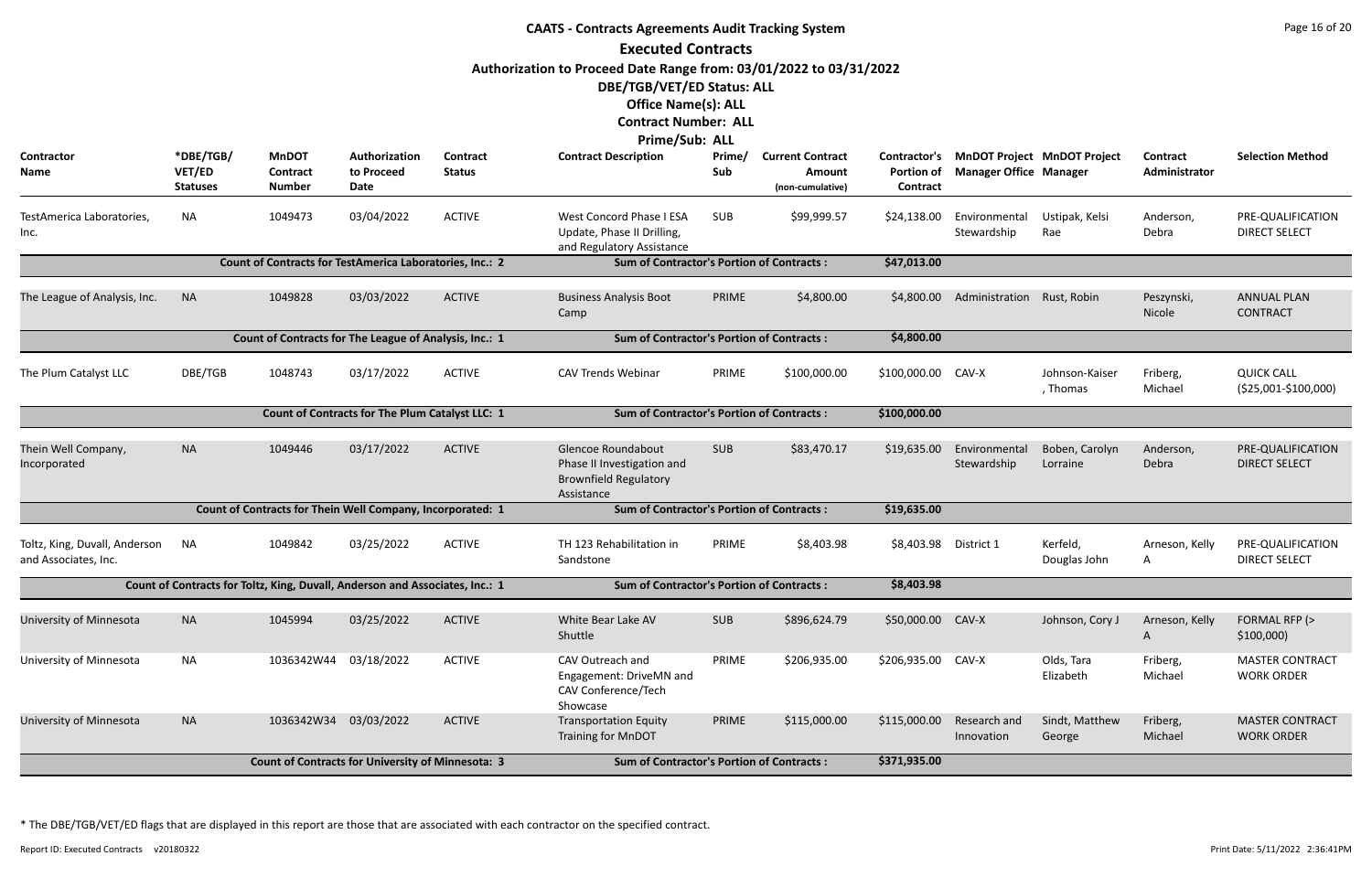|                                              |                                        |                                                  |                                                                   |                           | <b>CAATS - Contracts Agreements Audit Tracking System</b>                                                                                                                       |               |                                                       |                                               |                               |                                     |                                  | Page 17 of 20                              |
|----------------------------------------------|----------------------------------------|--------------------------------------------------|-------------------------------------------------------------------|---------------------------|---------------------------------------------------------------------------------------------------------------------------------------------------------------------------------|---------------|-------------------------------------------------------|-----------------------------------------------|-------------------------------|-------------------------------------|----------------------------------|--------------------------------------------|
|                                              |                                        |                                                  |                                                                   |                           | <b>Executed Contracts</b>                                                                                                                                                       |               |                                                       |                                               |                               |                                     |                                  |                                            |
|                                              |                                        |                                                  |                                                                   |                           | Authorization to Proceed Date Range from: 03/01/2022 to 03/31/2022<br>DBE/TGB/VET/ED Status: ALL<br><b>Office Name(s): ALL</b><br><b>Contract Number: ALL</b><br>Prime/Sub: ALL |               |                                                       |                                               |                               |                                     |                                  |                                            |
| Contractor<br><b>Name</b>                    | *DBE/TGB/<br>VET/ED<br><b>Statuses</b> | <b>MnDOT</b><br><b>Contract</b><br><b>Number</b> | Authorization<br>to Proceed<br>Date                               | Contract<br><b>Status</b> | <b>Contract Description</b>                                                                                                                                                     | Prime/<br>Sub | <b>Current Contract</b><br>Amount<br>(non-cumulative) | Contractor's<br><b>Portion of</b><br>Contract | <b>Manager Office Manager</b> | <b>MnDOT Project MnDOT Project</b>  | <b>Contract</b><br>Administrator | <b>Selection Method</b>                    |
| Utility Mapping Services, Inc.               | <b>VET</b>                             | 1049695                                          | 03/04/2022                                                        | <b>ACTIVE</b>             | <b>Construction Design</b><br><b>Support for State Projects</b><br>(SP) 4310-93, 4310-94, and<br>6510-67                                                                        | SUB           | \$99,959.64                                           | \$6,575.60 District 8                         |                               | Sandoz,<br>Benjamin                 | Weller, Derek<br>Randall         | PRE-QUALIFICATION<br><b>DIRECT SELECT</b>  |
|                                              |                                        |                                                  | Count of Contracts for Utility Mapping Services, Inc.: 1          |                           | <b>Sum of Contractor's Portion of Contracts:</b>                                                                                                                                |               |                                                       | \$6,575.60                                    |                               |                                     |                                  |                                            |
| VCI Environmental, Inc.                      | <b>TGB</b>                             | 1048020                                          | 03/25/2022                                                        | <b>ACTIVE</b>             | City of Moorhead TH10/75<br>11th Street Underpass<br>Project, Asbestos<br>abatement for Building<br>Demolition                                                                  | PRIME         | \$571,449.29                                          | \$571,449.29                                  | Environmental<br>Stewardship  | Allen-Murley,<br><b>Summer Sara</b> | Anderson,<br>Debra               | PRE-QUALIFICATION<br>ANNOUNCEMENT          |
|                                              |                                        |                                                  | Count of Contracts for VCI Environmental, Inc.: 1                 |                           | <b>Sum of Contractor's Portion of Contracts:</b>                                                                                                                                |               |                                                       | \$571,449.29                                  |                               |                                     |                                  |                                            |
| Visu-Sewer, Inc.                             | <b>NA</b>                              | 1049469                                          | 03/17/2022                                                        | <b>ACTIVE</b>             | TH10 Forest Hill Video<br>Project                                                                                                                                               | PRIME         | \$99,968.46                                           |                                               | \$99,968.46 Metro District    | Daleiden, Lee<br>N                  | Traxler,<br>Leonard A            | PRE-QUALIFICATION<br><b>DIRECT SELECT</b>  |
|                                              |                                        |                                                  | <b>Count of Contracts for Visu-Sewer, Inc.: 1</b>                 |                           | <b>Sum of Contractor's Portion of Contracts:</b>                                                                                                                                |               |                                                       | \$99,968.46                                   |                               |                                     |                                  |                                            |
| Walton Law Group, PLLC                       | <b>NA</b>                              | 1049693                                          | 03/08/2022                                                        | <b>ACTIVE</b>             | Walton Law Title orders<br>110773 and 110774                                                                                                                                    | PRIME         | \$28,000.00                                           | \$28,000.00                                   | Land<br>Management            | Anderson<br>Bultema,                | Johnson,<br>Ambur L.             | PRE-QUALIFICATION<br><b>DIRECT SELECT</b>  |
|                                              |                                        |                                                  | Count of Contracts for Walton Law Group, PLLC: 1                  |                           | <b>Sum of Contractor's Portion of Contracts:</b>                                                                                                                                |               |                                                       | \$28,000.00                                   |                               |                                     |                                  |                                            |
| Widseth Smith Nolting &<br>Associates Inc.   | NA                                     | 1049717                                          | 03/28/2022                                                        | <b>ACTIVE</b>             | <b>Small Business</b><br><b>Opportunity Program</b><br><b>Inspection Contract FY</b><br>22_ES3                                                                                  | SUB           | \$24,842.84                                           |                                               | \$11,877.42 Metro District    | Olson, Tracy<br>Marilyn             | Kamprath,<br>Augustine           | <b>EQUITY DIRECT</b><br>SELECT (<\$25,000) |
|                                              |                                        |                                                  | Count of Contracts for Widseth Smith Nolting & Associates Inc.: 1 |                           | <b>Sum of Contractor's Portion of Contracts:</b>                                                                                                                                |               |                                                       | \$11,877.42                                   |                               |                                     |                                  |                                            |
| <b>Wilson Developmental</b><br>Services, LLC | <b>TGB</b>                             | 1049431                                          | 03/02/2022                                                        | <b>ACTIVE</b>             | 494 Corridor Relocation of<br><b>Multiple Parcels</b>                                                                                                                           | PRIME         | \$89,921.10                                           | \$89,921.10                                   | <b>Metro District</b>         | Mascari, John C                     | Traxler,<br>Leonard A            | SINGLE SOURCE                              |
|                                              |                                        |                                                  | Count of Contracts for Wilson Developmental Services, LLC: 1      |                           | <b>Sum of Contractor's Portion of Contracts:</b>                                                                                                                                |               |                                                       | \$89,921.10                                   |                               |                                     |                                  |                                            |
| WSB & Associates, Inc.                       | <b>NA</b>                              | 1049824                                          | 03/28/2022                                                        | <b>ACTIVE</b>             | <b>Mapleton Truck Station</b><br>Asbestos Assessment for<br><b>Building Renovation</b>                                                                                          | PRIME         | \$4,413.48                                            | \$4,413.48                                    | Environmental<br>Stewardship  | Klein,<br>Jacqueline                | Anderson,<br>Debra               | PRE-QUALIFICATION<br><b>DIRECT SELECT</b>  |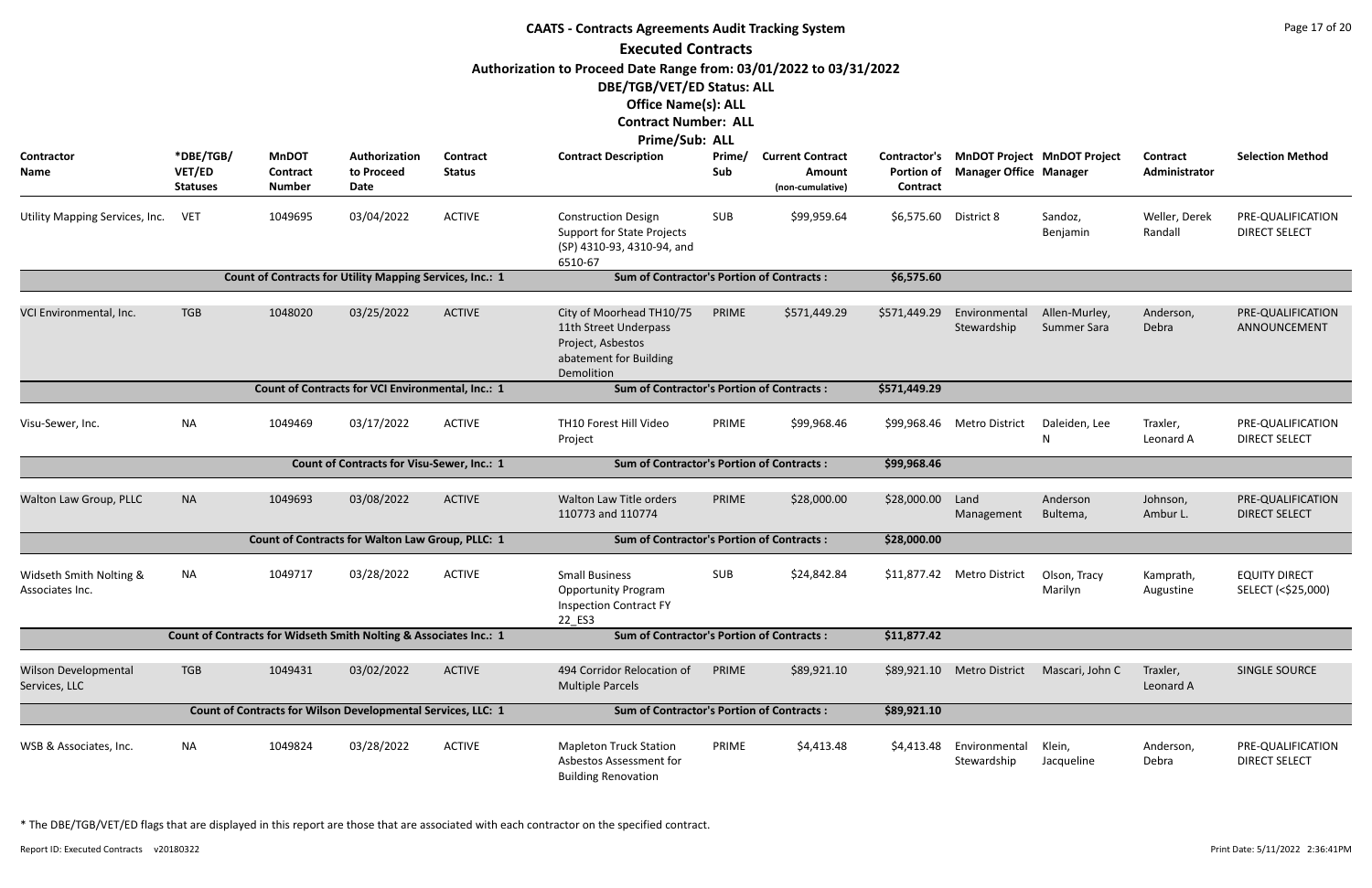## **CAATS - Contracts Agreements Audit Tracking System Executed Contracts Authorization to Proceed Date Range from: 03/01/2022 to 03/31/2022 DBE/TGB/VET/ED Status: ALL Office Name(s): ALL Contract Number: ALL Prime/Sub: ALL**

| <b>Contractor</b>                                  | *DBE/TGB/                 | <b>MnDOT</b>              | Authorization                                    | <b>Contract</b> | 11111C/JWW<br><b>Contract Description</b>                                                                     | Prime/ | <b>Current Contract</b>    |                        | Contractor's MnDOT Project MnDOT Project          |                            | <b>Contract</b>           | <b>Selection Method</b>                       |
|----------------------------------------------------|---------------------------|---------------------------|--------------------------------------------------|-----------------|---------------------------------------------------------------------------------------------------------------|--------|----------------------------|------------------------|---------------------------------------------------|----------------------------|---------------------------|-----------------------------------------------|
| Name                                               | VET/ED<br><b>Statuses</b> | Contract<br><b>Number</b> | to Proceed<br>Date                               | <b>Status</b>   |                                                                                                               | Sub    | Amount<br>(non-cumulative) | Portion of<br>Contract | <b>Manager Office Manager</b>                     |                            | Administrator             |                                               |
| WSB & Associates, Inc.                             | <b>NA</b>                 | 1034124W05                | 03/25/2022                                       | <b>ACTIVE</b>   | TH 15 in the City of Kimball<br>Construction Inspection<br>and Testing                                        | PRIME  | \$163,764.09               | \$163,764.09           | District 3                                        | Klasen,<br>Michael P       | Arneson, Kelly<br>A       | <b>MASTER CONTRACT</b><br><b>WORK ORDER</b>   |
| WSB & Associates, Inc.                             | NA                        | 1045291W05                | 03/23/2022                                       | <b>ACTIVE</b>   | Progressive Design Build<br>Workshop                                                                          | PRIME  | \$43,963.50                | \$9,711.68             | Project<br>Management<br>and Technical<br>Support | Davich, Peter<br>Andrew    | Arneson, Kelly<br>A       | <b>MASTER CONTRACT</b><br><b>WORK ORDER</b>   |
| WSB & Associates, Inc.                             | <b>NA</b>                 | 1045291W04                | 03/18/2022                                       | <b>ACTIVE</b>   | Design Build Procurement<br>documents for 190<br>Unbonded Overlay from TH<br>169 to TH 22                     | PRIME  | \$450,521.74               | \$247,561.75           | District 7                                        | Hasty, Forrest L           | Arneson, Kelly<br>A       | <b>MASTER CONTRACT</b><br><b>WORK ORDER</b>   |
| WSB & Associates, Inc.                             | <b>NA</b>                 | 1049377                   | 03/08/2022                                       | <b>ACTIVE</b>   | Project Supervisor - CPM<br><b>Schedule Review</b>                                                            | PRIME  | \$91,991.43                | \$91,991.43            | District 3                                        | Klasen,<br>Michael P       | Wong, Dennis              | PRE-QUALIFICATION<br><b>DIRECT SELECT</b>     |
| WSB & Associates, Inc.                             | <b>NA</b>                 | 1049413                   | 03/03/2022                                       | <b>ACTIVE</b>   | Independent cost estimate<br>for highway improvement<br>project on trunk highway 1<br>in Red Lake, Minnesota. | PRIME  | \$14,830.26                | \$14,830.26 District 2 |                                                   | Osborn, Alex<br>Joel       | Pence, Donna<br>Mae Snobl | <b>CERTIFIED LIST</b><br><b>DIRECT SELECT</b> |
|                                                    |                           |                           | Count of Contracts for WSB & Associates, Inc.: 6 |                 | <b>Sum of Contractor's Portion of Contracts:</b>                                                              |        |                            | \$532,272.69           |                                                   |                            |                           |                                               |
| WSP USA, Inc.                                      | <b>NA</b>                 | 1049540                   | 03/11/2022                                       | <b>ACTIVE</b>   | <b>Environmental Site</b><br><b>Assessment Review</b>                                                         | PRIME  | \$26,875.44                | \$26,875.44            | Environmental<br>Stewardship                      | Boben, Carolyn<br>Lorraine | Anderson,<br>Debra        | PRE-QUALIFICATION<br>DIRECT SELECT            |
| WSP USA, Inc.                                      | <b>NA</b>                 | 1049473                   | 03/04/2022                                       | <b>ACTIVE</b>   | West Concord Phase I ESA<br>Update, Phase II Drilling,<br>and Regulatory Assistance                           | PRIME  | \$99,999.57                | \$65,086.57            | Environmental<br>Stewardship                      | Ustipak, Kelsi<br>Rae      | Anderson,<br>Debra        | PRE-QUALIFICATION<br><b>DIRECT SELECT</b>     |
|                                                    |                           |                           | Count of Contracts for WSP USA, Inc.: 2          |                 | <b>Sum of Contractor's Portion of Contracts:</b>                                                              |        |                            | \$91,962.01            |                                                   |                            |                           |                                               |
| Yellowbook-CPE, LLC                                | ΝA                        | 1049769                   | 03/01/2022                                       | <b>ACTIVE</b>   | <b>Financial Statement</b><br>Analysis                                                                        | PRIME  | \$4,900.00                 | \$4,900.00 Audit       |                                                   | Bergengren,<br>Janna R     | Peszynski,<br>Nicole      | ANNUAL PLAN<br><b>CONTRACT</b>                |
|                                                    |                           |                           | Count of Contracts for Yellowbook-CPE, LLC: 1    |                 | <b>Sum of Contractor's Portion of Contracts:</b>                                                              |        |                            | \$4,900.00             |                                                   |                            |                           |                                               |
| Young Environmental<br><b>Consulting Group LLC</b> | DBE/TGB                   | 1045291W04 03/18/2022     |                                                  | ACTIVE          | Design Build Procurement<br>documents for I90<br>Unbonded Overlay from TH<br>169 to TH 22                     | SUB    | \$450,521.74               | \$38,116.96 District 7 |                                                   | Hasty, Forrest L           | Arneson, Kelly<br>A       | <b>MASTER CONTRACT</b><br><b>WORK ORDER</b>   |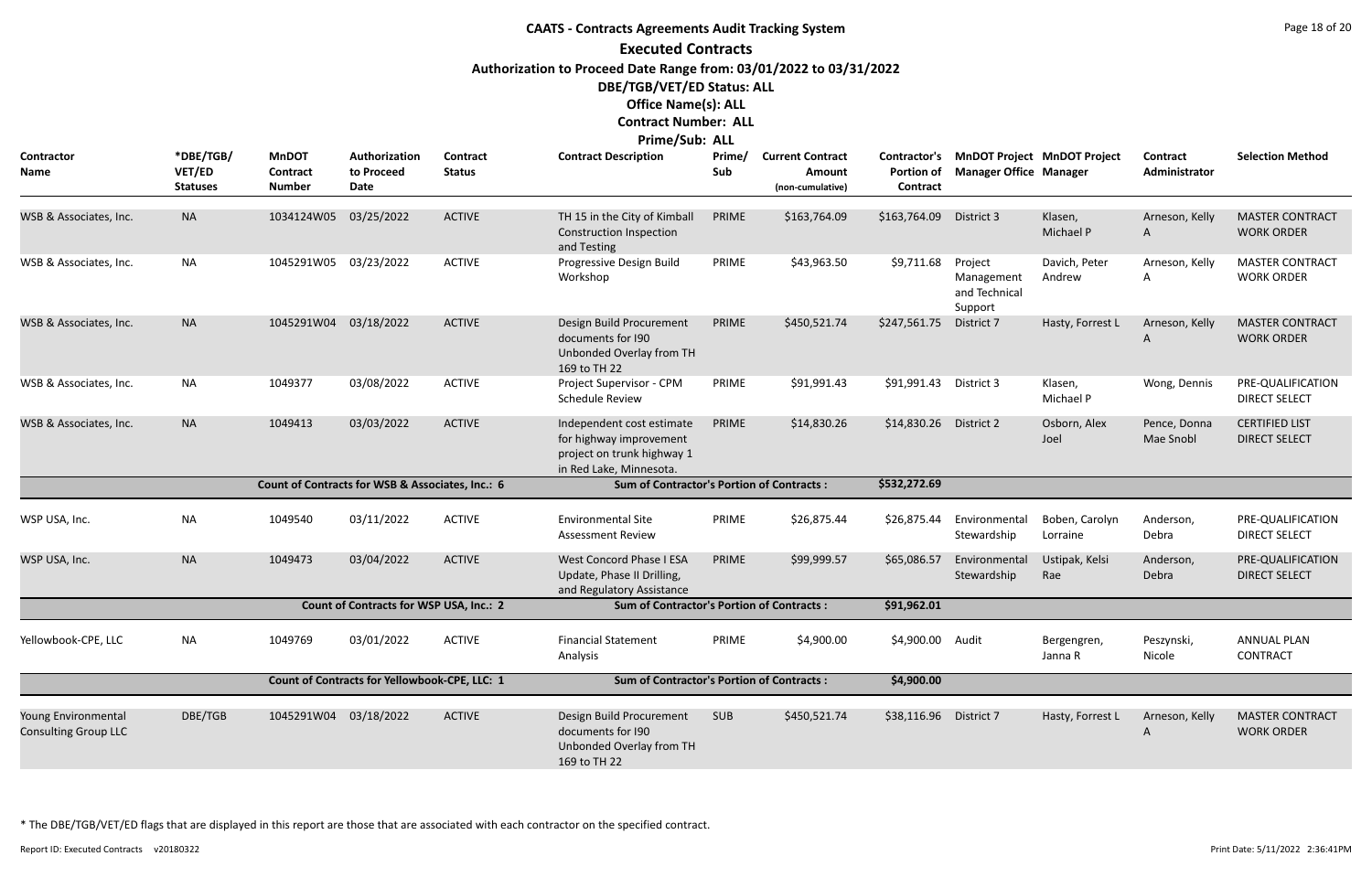|                                                    |                                                                    |                                           |                                                                |                                  | <b>CAATS - Contracts Agreements Audit Tracking System</b>                                                                  |               |                                                       |                                               |                               |                                    |                           | Page 19 of 20                               |
|----------------------------------------------------|--------------------------------------------------------------------|-------------------------------------------|----------------------------------------------------------------|----------------------------------|----------------------------------------------------------------------------------------------------------------------------|---------------|-------------------------------------------------------|-----------------------------------------------|-------------------------------|------------------------------------|---------------------------|---------------------------------------------|
|                                                    |                                                                    |                                           |                                                                |                                  | <b>Executed Contracts</b>                                                                                                  |               |                                                       |                                               |                               |                                    |                           |                                             |
|                                                    |                                                                    |                                           |                                                                |                                  | Authorization to Proceed Date Range from: 03/01/2022 to 03/31/2022                                                         |               |                                                       |                                               |                               |                                    |                           |                                             |
|                                                    |                                                                    |                                           |                                                                |                                  | <b>DBE/TGB/VET/ED Status: ALL</b>                                                                                          |               |                                                       |                                               |                               |                                    |                           |                                             |
|                                                    |                                                                    |                                           |                                                                |                                  | <b>Office Name(s): ALL</b>                                                                                                 |               |                                                       |                                               |                               |                                    |                           |                                             |
|                                                    |                                                                    |                                           |                                                                |                                  | <b>Contract Number: ALL</b>                                                                                                |               |                                                       |                                               |                               |                                    |                           |                                             |
|                                                    |                                                                    |                                           |                                                                |                                  | <b>Prime/Sub: ALL</b>                                                                                                      |               |                                                       |                                               |                               |                                    |                           |                                             |
| Contractor<br><b>Name</b>                          | *DBE/TGB/<br>VET/ED<br><b>Statuses</b>                             | <b>MnDOT</b><br>Contract<br><b>Number</b> | Authorization<br>to Proceed<br>Date                            | <b>Contract</b><br><b>Status</b> | <b>Contract Description</b>                                                                                                | Prime/<br>Sub | <b>Current Contract</b><br>Amount<br>(non-cumulative) | Contractor's<br><b>Portion of</b><br>Contract | <b>Manager Office Manager</b> | <b>MnDOT Project MnDOT Project</b> | Contract<br>Administrator | <b>Selection Method</b>                     |
| Young Environmental<br><b>Consulting Group LLC</b> | DBE/TGB                                                            | 1035061W06                                | 03/18/2022                                                     | <b>ACTIVE</b>                    | Preliminary and Detail<br>Design for Reconstruction<br>of TH 218 in Blooming<br>Prairie                                    | <b>SUB</b>    | \$975,804.62                                          | \$53,243.28                                   | District 6                    | Trogstad-Isaacs<br>on, Mark        | Arneson, Kelly<br>A       | <b>MASTER CONTRACT</b><br><b>WORK ORDER</b> |
|                                                    | Count of Contracts for Young Environmental Consulting Group LLC: 2 |                                           |                                                                |                                  | <b>Sum of Contractor's Portion of Contracts:</b>                                                                           |               |                                                       | \$91,360.24                                   |                               |                                    |                           |                                             |
| Z Companies, Inc. dba Zan<br><b>Associates</b>     | DBE/TGB                                                            | 1048452                                   | 03/25/2022                                                     | <b>ACTIVE</b>                    | Preliminary and Final<br>Design for Intersection<br>Safety Improvements at<br>US14 & CSAH9 in Olmsted<br>County, Minnesota | <b>SUB</b>    | \$355,693.99                                          |                                               | District 6                    | Austin, Thomas<br>W                | Sayeweh,<br>Prentiss      | PRE-QUALIFICATION<br>ANNOUNCEMENT           |
| Z Companies, Inc. dba Zan<br>Associates            | DBE/TGB                                                            | 1046603                                   | 03/11/2022                                                     | <b>ACTIVE</b>                    | <b>Robert Street</b><br><b>Reconstruction Project</b>                                                                      | <b>SUB</b>    | \$2,323,115.01                                        | \$256,717.00                                  | <b>Metro District</b>         | Adamson,<br>Carolyn D              | Kamprath,<br>Augustine    | <b>JOINT POWER</b>                          |
|                                                    |                                                                    |                                           | Count of Contracts for Z Companies, Inc. dba Zan Associates: 2 |                                  | <b>Sum of Contractor's Portion of Contracts:</b>                                                                           |               |                                                       | \$256,717.00                                  |                               |                                    |                           |                                             |